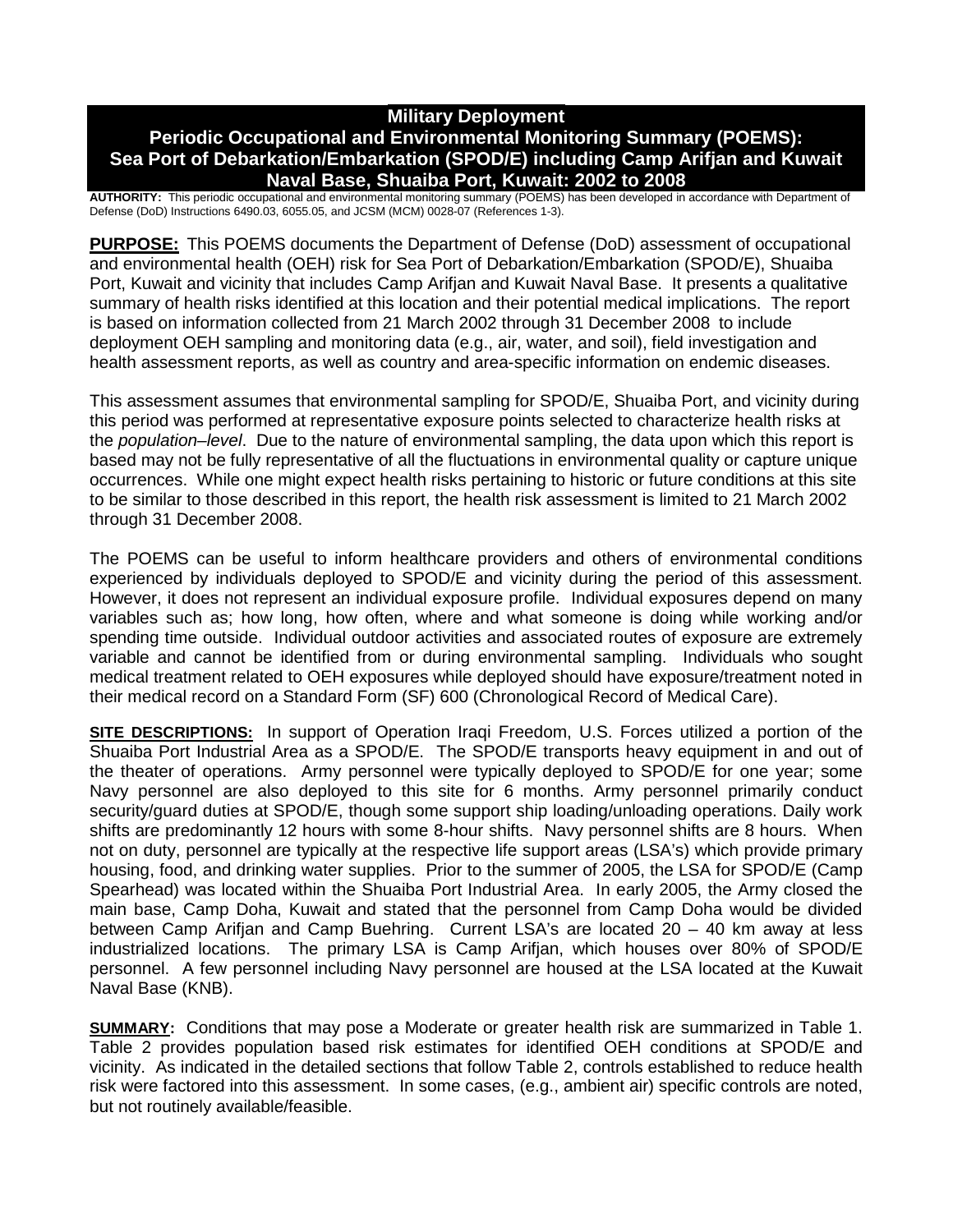# **Table 1: Summary of Occupational and Environmental Conditions with MODERATE or Greater Health Risk**

#### *Short-term health risks & medical implications:*

The following hazards may be associated with potential acute health effects in some personnel during deployment at SPOD/E and vicinity that includes Camp Arifjan and Kuwait Naval Base:

Inhalable coarse particulate matter ( $PM_{10}$ ); certain airborne chemical gases/vapors (e.g.,  $SO_2$ ,  $H_2S$ ); food/waterborne diseases (e.g., diarrhea); other endemic diseases (leptosporsis and cutaneous leishmaniasis, Q-fever), and heat stress. For PM10 and chemical gases, certain sub groups amongst the deployed forces (e.g., those with pre-existing asthma/cardio pulmonary conditions) are at greatest risk of developing notable health effects. While for the most part any associated effects from the above should have resolved post-deployment, providers should be prepared to consider relationships to current complaints. Some individuals may have sought treatment for acute respiratory irritation during exposure incidents as described under the chemical pollutants section. Personnel who reported with symptoms or required treatment while at this site should have exposure/treatment noted in medical records/on SF600.The following may have caused acute health effects in some personnel *during deployment at* SPOD/E, Kuwait:

#### *Long-term health risks & medical implications:*

The following hazards may be associated with potential chronic health effects in some personnel during deployment at SPOD/E and vicinity that includes Camp Arifjan and Kuwait Naval Base:

The only identified ambient OEH exposure resulting in potential risk of long term health effects is from inhalable fine particulate matter ( $PM_{2.5}$ ). These exposures are documented and archived, but at this time no specific post-deployment evaluations, testing, or continued medical surveillance for personnel are recommended. However, providers should consider overall individual health status (e.g., any underlying conditions/susceptibilities) and potential unique individual exposures (such as occupational, or specific personal dosimeter data) when assessing individual concerns. As noted by the 2008 SPOD/E occupational hazards assessment, certain individuals may need to be followed/evaluated for specific occupational exposures/injuries (e.g., including annual audiograms for those enrolled in Noise Medical Surveillance of the Hearing Conservation program ; and personnel covered by Respiratory Protection program and/ or Hazardous Waste/Emergency Responders Medical Surveillance ).

> Page 2 of 31 Reviewed by CENTCOM SG Final Approval Date (11 June 2009)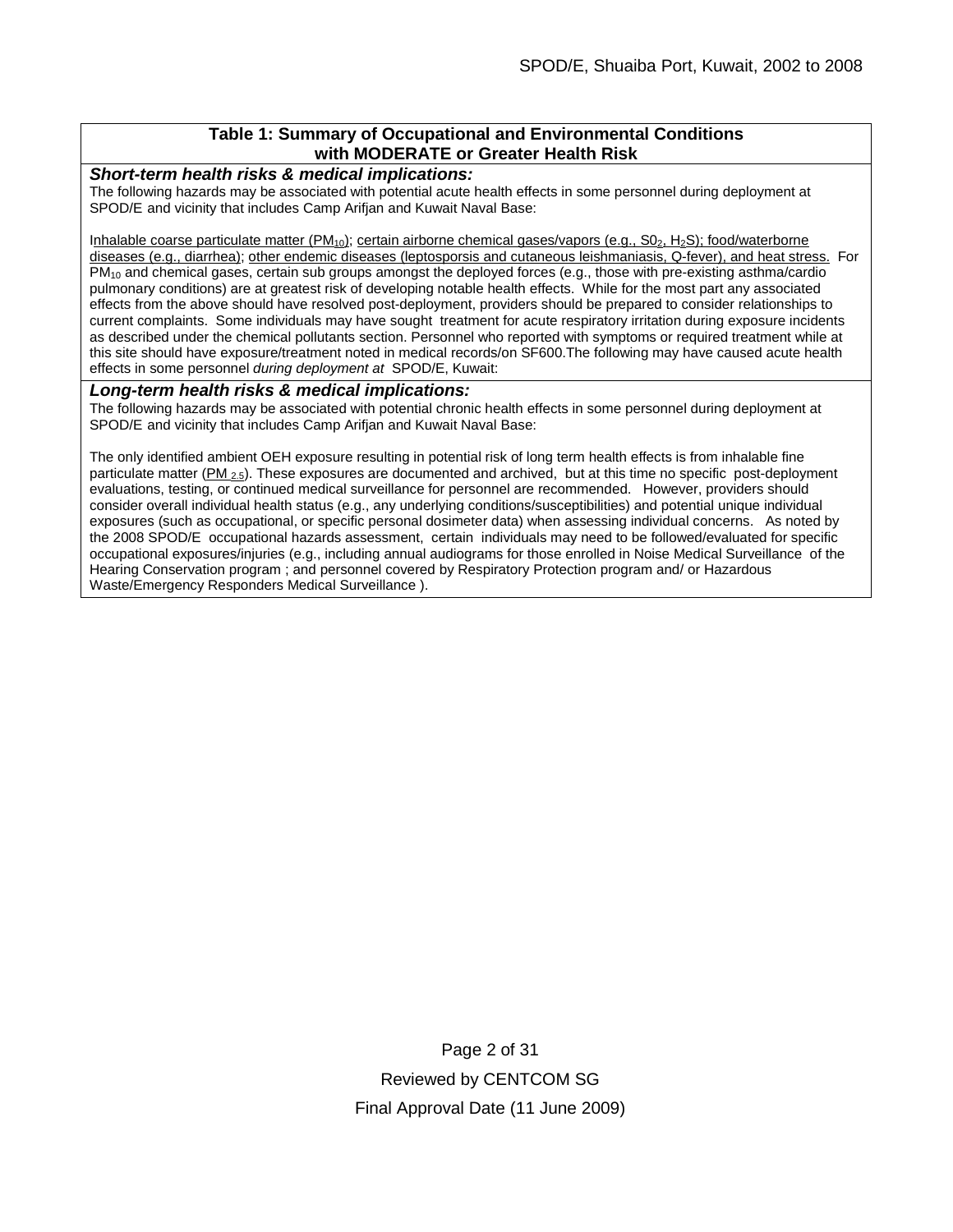### **Table 2. Population-Based Health Risk Estimates –** SPOD/E and vicinity that includes Camp Arifjan and Kuwait Naval Base. **1, 2**

| Source of<br><b>Identified</b><br>Health Risk <sup>3</sup>                 | <b>Unmitigated Health Risk</b><br>Estimate <sup>4</sup>                                                                                                                                                                                                                                                                                                                                                                  | <b>Control Measures</b><br><b>Implemented</b>                                                                                                          | Residual Health Risk Estimate <sup>4</sup>                                                                                                                                                                                                                                                                                                                                                           |
|----------------------------------------------------------------------------|--------------------------------------------------------------------------------------------------------------------------------------------------------------------------------------------------------------------------------------------------------------------------------------------------------------------------------------------------------------------------------------------------------------------------|--------------------------------------------------------------------------------------------------------------------------------------------------------|------------------------------------------------------------------------------------------------------------------------------------------------------------------------------------------------------------------------------------------------------------------------------------------------------------------------------------------------------------------------------------------------------|
| <b>AIR</b>                                                                 |                                                                                                                                                                                                                                                                                                                                                                                                                          |                                                                                                                                                        |                                                                                                                                                                                                                                                                                                                                                                                                      |
| Particulate matter<br>less than 10<br>microns in diameter<br>$(PM_{10})$   | Short-term: Variable, Low to High.<br>Daily levels vary, acute health<br>effects (e.g., upper respiratory tract<br>irritation) more pronounced during<br>peak days. More serious effects are<br>possible in susceptible persons (e.g.,<br>those with asthma/existing<br>respiratory diseases).                                                                                                                           | Limiting strenuous<br>physical activities when air<br>quality is especially poor;<br>and actions such as<br>closing tent flaps,<br>windows, and doors. | Short-term: Variable, Low to High.<br>Daily levels vary, acute health effects<br>(e.g., upper respiratory tract irritation)<br>more pronounced during peak days.<br>More serious effects are possible in<br>susceptible persons (e.g., those with<br>asthma/existing respiratory diseases).                                                                                                          |
|                                                                            | Long-term: No health guidelines                                                                                                                                                                                                                                                                                                                                                                                          |                                                                                                                                                        | Long-term: No health guidelines                                                                                                                                                                                                                                                                                                                                                                      |
| Particulate matter<br>less than 2.5<br>microns in diameter<br>$(PM_{2.5})$ | Short-term: Low. A majority of the<br>time mild acute (short term) health<br>effects are anticipated; certain peak<br>levels may produce mild eye, nose,<br>or throat irritation in some personnel<br>and pre-existing health conditions<br>(e.g., asthma, or cardiopulmonary<br>diseases) may be exacerbated.<br>Long-term: Moderate. With                                                                              | Limiting strenuous<br>physical activities when air<br>quality is especially poor;<br>and actions such as<br>closing tent flaps,<br>windows, and doors. | Short-term: Low. A majority of the time<br>mild acute (short term) health effects<br>are anticipated; certain peak levels<br>may produce mild eye, nose, or throat<br>irritation in some personnel and pre-<br>existing health conditions (e.g.,<br>asthma, or cardiopulmonary diseases)<br>may be exacerbated.<br>Long-term: Moderate. With repeated                                                |
|                                                                            | repeated exposures it is considered<br>possible that a small percentage of<br>persons may have increased risk for<br>developing chronic conditions, such<br>as reduced lung function or<br>exacerbated bronchitis, COPD,<br>asthma or cardiopulmonary<br>diseases. Personnel with a history<br>of asthma or cardiopulmonary<br>disease are at particular risk.                                                           |                                                                                                                                                        | exposures it is considered possible<br>that a small percentage of persons<br>may have increased risk for<br>developing chronic conditions, such as<br>reduced lung function or exacerbated<br>bronchitis, COPD, asthma or<br>cardiopulmonary diseases. Personnel<br>with a history of asthma or<br>cardiopulmonary disease are at<br>particular risk.                                                |
| <b>Metals</b>                                                              | Short-term: None identified                                                                                                                                                                                                                                                                                                                                                                                              |                                                                                                                                                        | Short-term: None identified                                                                                                                                                                                                                                                                                                                                                                          |
|                                                                            | Long-term: None to Low (for<br>Aluminum)                                                                                                                                                                                                                                                                                                                                                                                 |                                                                                                                                                        | Long-term: None to Low (for<br>Aluminum)                                                                                                                                                                                                                                                                                                                                                             |
| Chemical<br><b>Pollutants</b>                                              | Short-term: Variable, No risk (for<br>Acrolein, Cl <sub>2</sub> , NO <sub>2</sub> ), Low (for NH <sub>3</sub> ,<br>CO, $O_3$ ) to Moderate (for $H_2S$ , $SO_2$ ).<br>Various organic and inorganic gases<br>detected sporadically -at least<br>occasional odors, irritation of<br>eye/respiratory tract, possible<br>headaches/nausea, asthma attacks<br>Long-term: No risk (for NO <sub>2</sub> , CO, O <sub>3</sub> , |                                                                                                                                                        | Short-term: Variable, No risk (for<br>Acrolein, Cl <sub>2</sub> , NO <sub>2</sub> ), Low (for NH <sub>3</sub> , CO,<br>$O_3$ ) to Moderate (for $H_2S$ , $SO_2$ ).<br>Various organic and inorganic gases<br>detected sporadically -at least<br>occasional odors, irritation of<br>eye/respiratory tract, possible<br>headaches/nausea, asthma attacks<br>Long-term: No risk (for $NO2$ , CO, $O3$ , |
|                                                                            | Cl <sub>2</sub> ) to Low (for Acrolein, H <sub>2</sub> S, SO <sub>2</sub> ,<br>$NH3$ )                                                                                                                                                                                                                                                                                                                                   |                                                                                                                                                        | Cl <sub>2</sub> ) to Low (for Acrolein, H <sub>2</sub> S, SO <sub>2</sub> ,<br>$NH3$ )                                                                                                                                                                                                                                                                                                               |

Page 3 of 31

Reviewed by CENTCOM SG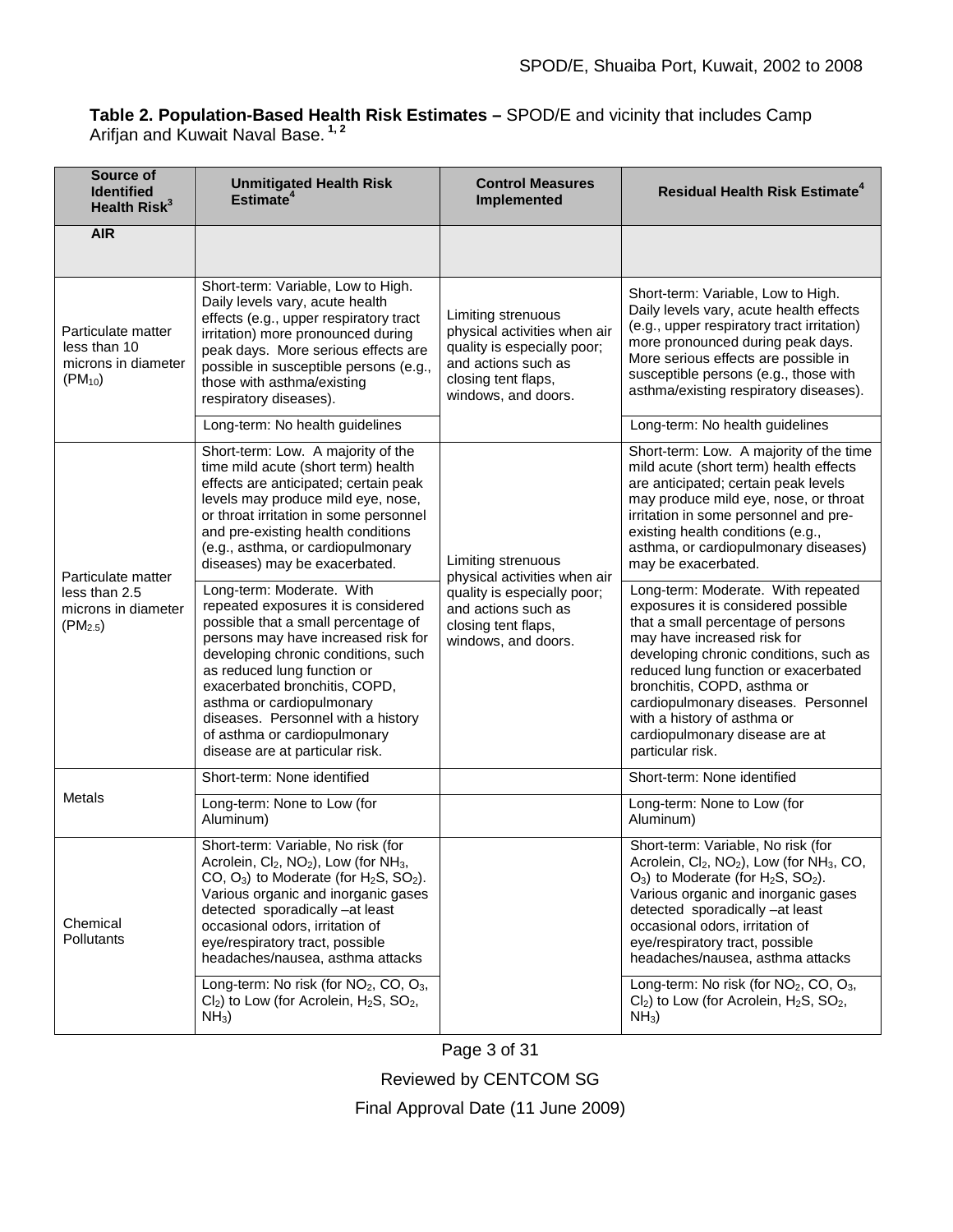| Source of<br><b>Identified</b><br>Health Risk <sup>3</sup>       | <b>Unmitigated Health Risk</b><br>Estimate <sup>4</sup>                                                                                                                                                                                                                                                                                                                                                     | <b>Control Measures</b><br>Implemented                                                                                                                                                                                                                                                                                                                                                    | <b>Residual Health Risk Estimate<sup>4</sup></b> |
|------------------------------------------------------------------|-------------------------------------------------------------------------------------------------------------------------------------------------------------------------------------------------------------------------------------------------------------------------------------------------------------------------------------------------------------------------------------------------------------|-------------------------------------------------------------------------------------------------------------------------------------------------------------------------------------------------------------------------------------------------------------------------------------------------------------------------------------------------------------------------------------------|--------------------------------------------------|
| <b>ENDEMIC</b><br><b>DISEASE</b>                                 |                                                                                                                                                                                                                                                                                                                                                                                                             |                                                                                                                                                                                                                                                                                                                                                                                           |                                                  |
| Food<br>borne/Waterborne<br>(e.g., diarrhea-<br>bacteriological) | Short-term: Variable, High (for<br>bacterial diarrhea), Moderate (for<br>hepatitis A, typhoid fever, diarrhea-<br>cholera, diarrhea-protozoal,), to Low<br>(for brucellosis, hepatitis E). If local<br>food/water were consumed, the<br>health effects can temporarily<br>incapacitate personnel (diarrhea) or<br>result in prolonged illness (Hepatitis<br>A, Typhoid fever, Brucellosis,<br>Hepatitis E). | Preventive measures<br>include Hepatitis A and<br>Typhoid fever vaccination<br>and consumption of food<br>and water only from<br>approved sources.                                                                                                                                                                                                                                        | Short-term: Low to none                          |
|                                                                  | Long-term: none identified                                                                                                                                                                                                                                                                                                                                                                                  |                                                                                                                                                                                                                                                                                                                                                                                           | Long-term: none identified                       |
| Arthropod Vector<br><b>Borne</b>                                 | Short-term: Variable, Moderate (for<br>leishmaniasis-cutaneous) and Low<br>(for typhus-murine, Sandfly fever,<br>Sindbis, West Nile fever)                                                                                                                                                                                                                                                                  | Preventive measures<br>include proper wear of<br>treated uniform,<br>application of repellent to<br>exposed skin, and bed net<br>use, minimizing areas of<br>standing water and<br>appropriate<br>chemoprophylaxis.                                                                                                                                                                       | Short-term: Low                                  |
|                                                                  | Long-term: Low (leishmaniasis-<br>visceral infection)                                                                                                                                                                                                                                                                                                                                                       |                                                                                                                                                                                                                                                                                                                                                                                           | Long-term: No data available                     |
| Water-Contact (e.g.<br>wading, swimming)                         | Short-term: Moderate for<br>leptospirosis                                                                                                                                                                                                                                                                                                                                                                   |                                                                                                                                                                                                                                                                                                                                                                                           | Short-term: Moderate for leptospirosis.          |
|                                                                  | Long-term: None identified                                                                                                                                                                                                                                                                                                                                                                                  |                                                                                                                                                                                                                                                                                                                                                                                           | Long-term: None identified                       |
| Respiratory                                                      | Short-term: Low (for tuberculosis<br>and meningococcal meningitis)                                                                                                                                                                                                                                                                                                                                          | Providing adequate living<br>and work space; medical<br>screening; vaccination                                                                                                                                                                                                                                                                                                            | Short-term: Low                                  |
|                                                                  | Long-term: None identified                                                                                                                                                                                                                                                                                                                                                                                  |                                                                                                                                                                                                                                                                                                                                                                                           | Long-term: None identified                       |
| <b>Animal Contact</b>                                            | Short-term: Variable; Moderate (for<br>Q-fever), Low (for rabies, H5N1<br>avian influenza), and no risk (for<br>Anthrax).                                                                                                                                                                                                                                                                                   | Prohibiting contact with,<br>adoption, or feeding of<br>feral animals IAW U.S.<br><b>Central Command</b><br>(CENTCOM) General<br>Order (GO) 1B. Risks are<br>further reduced in the<br>event of assessed contact<br>by prompt post-exposure<br>rabies prophylaxis IAW<br>The Center for Disease<br>Control's (CDC) Advisory<br>Committee on<br><b>Immunization Practices</b><br>guidance. | Short-term: No data available                    |
|                                                                  | Long-term: Low (Rabies)                                                                                                                                                                                                                                                                                                                                                                                     |                                                                                                                                                                                                                                                                                                                                                                                           | Long-term: No data available                     |

Page 4 of 31

Reviewed by CENTCOM SG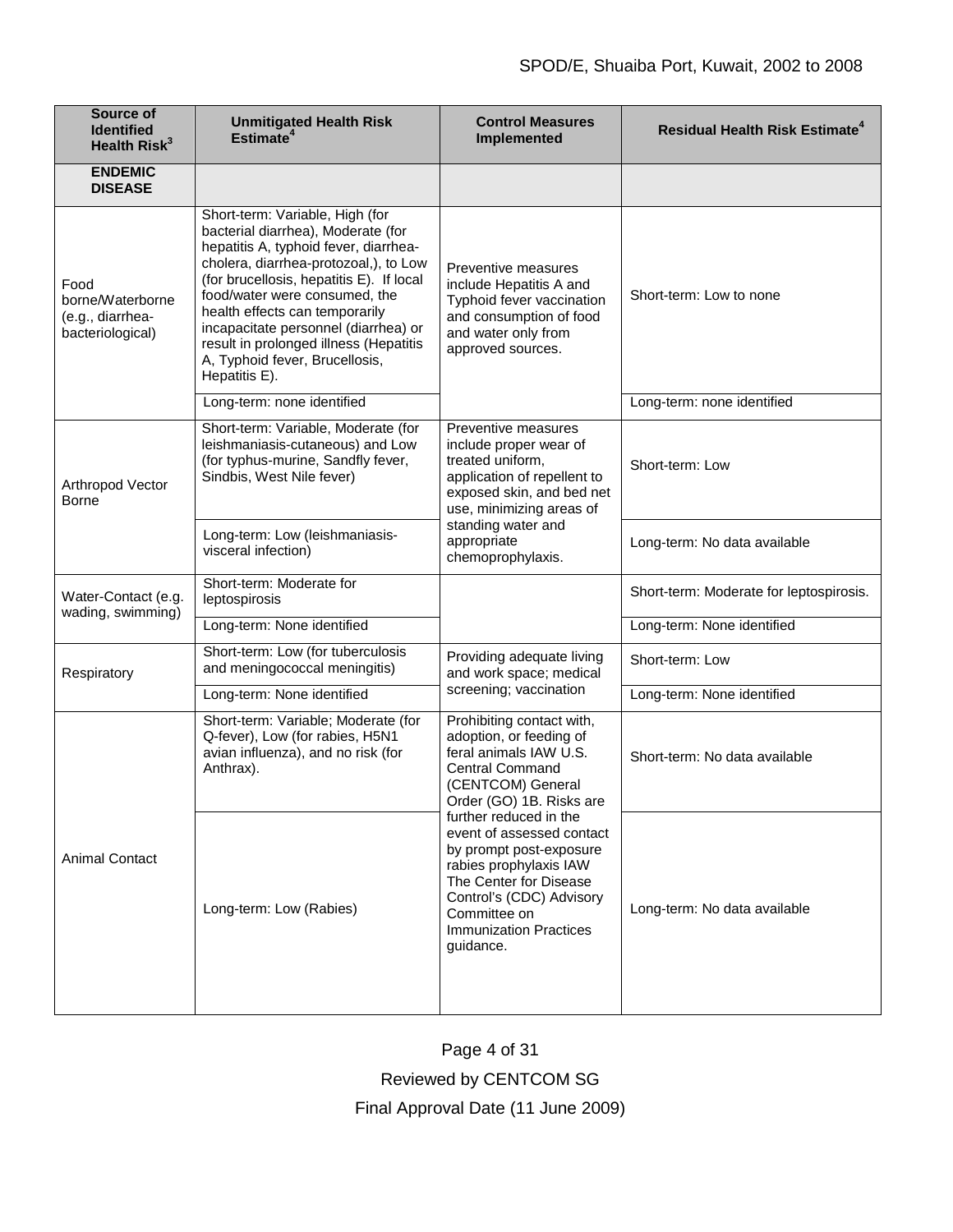| Source of<br><b>Identified</b><br>Health Risk <sup>3</sup> | <b>Unmitigated Health Risk</b><br>Estimate <sup>4</sup>                                                                                                                                                                                                                      | <b>Control Measures</b><br>Implemented                                                                                                                                                                                                 | <b>Residual Health Risk Estimate<sup>4</sup></b>                                                                                                                                                                                                 |
|------------------------------------------------------------|------------------------------------------------------------------------------------------------------------------------------------------------------------------------------------------------------------------------------------------------------------------------------|----------------------------------------------------------------------------------------------------------------------------------------------------------------------------------------------------------------------------------------|--------------------------------------------------------------------------------------------------------------------------------------------------------------------------------------------------------------------------------------------------|
| <b>VENOMOUS</b><br><b>ANIMAL/INSECTS</b>                   |                                                                                                                                                                                                                                                                              |                                                                                                                                                                                                                                        |                                                                                                                                                                                                                                                  |
| Snakes and<br>scorpions                                    | Short-term: Low; If encountered,<br>effects of venom vary with species<br>from mild localized swelling (e.g.<br>Scorpio maurus) to potentially lethal<br>effects (e.g. Androctonus<br>crassicauda).                                                                          | Risk reduced by avoiding<br>contact, proper wear of<br>uniform (especially<br>footwear), and proper and<br>timely treatment.                                                                                                           | Short-term: Low; If encountered,<br>effects of venom vary with species<br>from mild localized swelling (e.g.<br>Scorpio maurus) to potentially lethal<br>effects (e.g. Androctonus<br>crassicauda).                                              |
|                                                            | Long-term: No data available                                                                                                                                                                                                                                                 |                                                                                                                                                                                                                                        | Long-term: No data available                                                                                                                                                                                                                     |
| <b>HEAT/COLD</b><br><b>STRESS</b>                          |                                                                                                                                                                                                                                                                              |                                                                                                                                                                                                                                        |                                                                                                                                                                                                                                                  |
| Heat                                                       | Short-term: Variable, Low to High.<br>Risk of heat injury is High (for May -<br>October), Low to Moderate for all<br>other months.                                                                                                                                           | Work-rest cycles, proper<br>hydration and nutrition,<br>and Wet Bulb Globe<br>Temperature (WBGT)<br>monitoring.                                                                                                                        | Short-term: Variable, Low to High.<br>Risk of heat injury in unacclimatized or<br>susceptible personnel is High (for May<br>- October), Low to Moderate for all<br>other months.                                                                 |
|                                                            | Long-term: Low, The long-term risk<br>was Low. However, the risk may be<br>greater to certain susceptible<br>persons-those older (i.e., greater<br>than 45 years), in lesser physical<br>shape, or with underlying<br>medical/health conditions.                             |                                                                                                                                                                                                                                        | Long-term: Low, The long-term risk is<br>Low. However, the risk may be<br>greater to certain susceptible persons-<br>those older (i.e., greater than 45<br>years), in lesser physical shape, or<br>with underlying medical/health<br>conditions. |
| Cold                                                       | Short-term: Low risk of cold<br>stress/injury.                                                                                                                                                                                                                               | Risks from cold stress<br>reduced with protective<br>measures such as use of<br>the buddy system, limiting<br>exposure during cold<br>weather, proper hydration<br>and nutrition, and proper<br>wear of issued protective<br>clothing. | Short-term: Low risk of cold<br>stress/injury.                                                                                                                                                                                                   |
|                                                            | Long-term: Low; Long-term health<br>implications from cold injuries are<br>rare but can occur, especially from<br>more serious injuries such as frost<br>bite.                                                                                                               |                                                                                                                                                                                                                                        | Long-term: Low; Long-term health<br>implications from cold injuries are rare<br>but can occur, especially from more<br>serious injuries such as frost bite.                                                                                      |
| <b>NOISE</b>                                               |                                                                                                                                                                                                                                                                              |                                                                                                                                                                                                                                        |                                                                                                                                                                                                                                                  |
| Continuous                                                 | Short-term: None identified                                                                                                                                                                                                                                                  | Hearing protection used<br>by personnel in higher risk<br>areas                                                                                                                                                                        | Short-term: None                                                                                                                                                                                                                                 |
|                                                            | Long-term: Variable, Low to<br>Moderate. Moderate risk to<br>personnel working working near<br>certain ship operations if no hearing<br>protection used. Low risk to the<br>majority of personnel working near<br>major noise sources who wear<br>proper hearing protection. |                                                                                                                                                                                                                                        | Long-term: Low                                                                                                                                                                                                                                   |
| Impulse                                                    | Short-term: None identified                                                                                                                                                                                                                                                  |                                                                                                                                                                                                                                        | Short-term: None identified                                                                                                                                                                                                                      |
|                                                            | Long-term: Low                                                                                                                                                                                                                                                               |                                                                                                                                                                                                                                        | Long-term: Low                                                                                                                                                                                                                                   |

Page 5 of 31

Reviewed by CENTCOM SG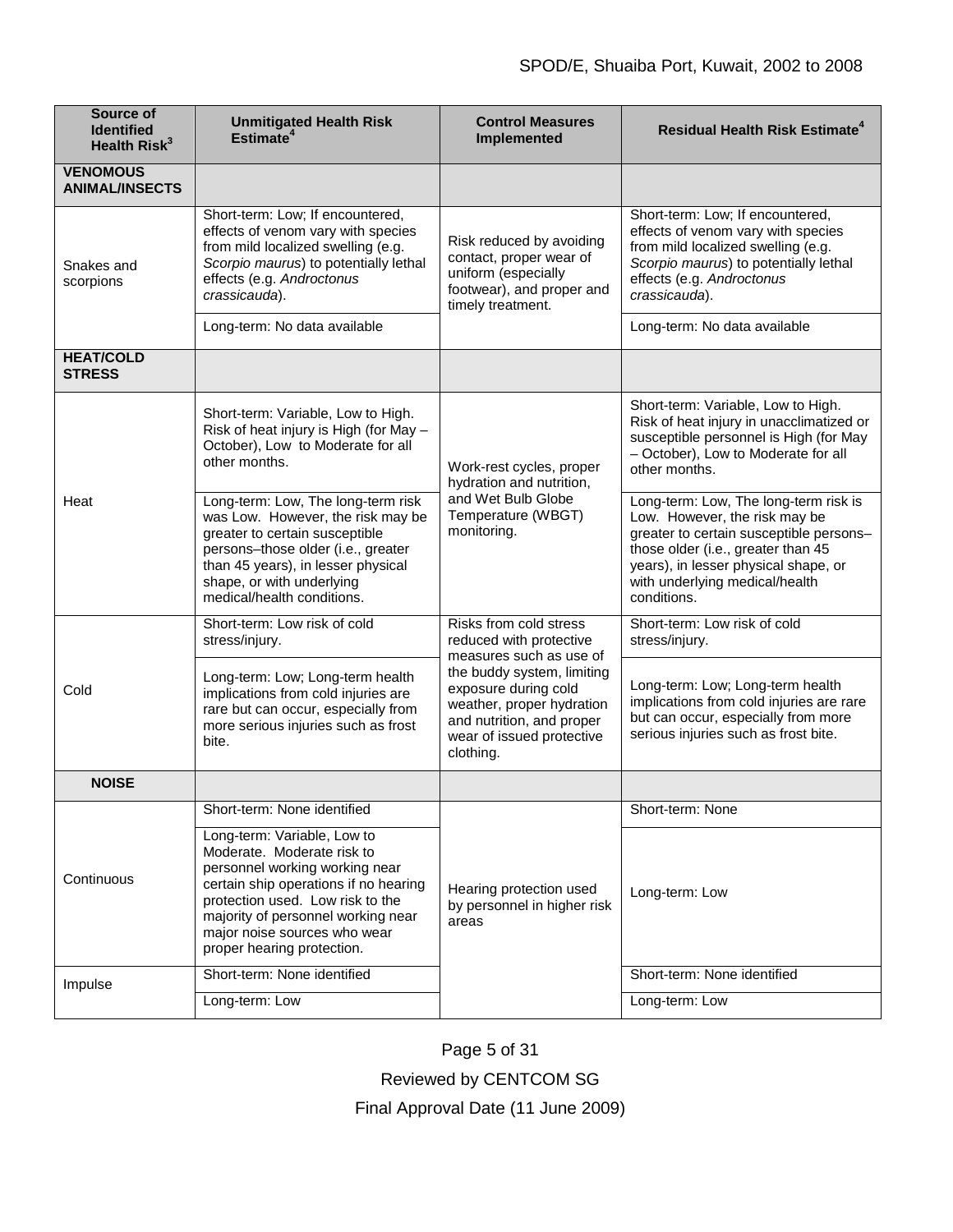| Source of<br><b>Identified</b><br>Health $Risk^3$         | <b>Unmitigated Health Risk</b><br>Estimate <sup>4</sup> | <b>Control Measures</b><br><b>Implemented</b> | <b>Residual Health Risk Estimate<sup>4</sup></b> |
|-----------------------------------------------------------|---------------------------------------------------------|-----------------------------------------------|--------------------------------------------------|
| <b>Unique</b><br><b>Incidents</b>                         |                                                         |                                               |                                                  |
| Waste<br>Sites/Waste<br>Disposal                          | Short-term: Low                                         |                                               | Short-term: Low                                  |
|                                                           | Long-term: Low                                          |                                               | Long-term: Low                                   |
| Fuel/petroleum<br>products/ industrial<br>chemical spills | Short-term: Low                                         |                                               | Short-term: Low                                  |
|                                                           | Long-term: Low                                          |                                               | Long-term: Low                                   |

<sup>1</sup>This Summary Table provides a qualitative estimate of population-based short- and long-term health risks associated with the occupational environment conditions at SPOD/E and vicinity that includes Camp Arifjan and Kuwait Naval Base. It does not represent an individual exposure profile. Actual individual exposures and health effects depend on many variables. For example, while a chemical may have been present in the environment, if a person did not inhale, ingest, or contact a specific dose of the chemical for adequate duration and frequency, then there may have been no health risk. Alternatively, a person at a specific location may have experienced a unique exposure which could result in a significant individual exposure. Any such person seeking medical care should have their specific exposure documented in an SF600.

<sup>2</sup> This assessment is based on specific environmental sampling data and reports obtained from 21 March 2002 through 31 December 2008. Sampling locations are assumed to be representative of exposure points for the camp population but may not reflect all the fluctuations in environmental quality or capture unique exposure incidents.

 $^3$ This Summary Table is organized by major categories of identified sources of health risk. It only lists those sub-categories specifically identified and addressed at SPOD/E and vicinity. The health risks are presented as Low, Moderate, High or Extremely High for both acute and chronic health effects. The health risk level is based on an assessment of both the potential severity of the health effects that could be caused and probability of the exposure that would produce such health effects. Details can be obtained from the USAPHC/Army Institute of Public Health (AIPH). Where applicable, "None Identified" is used when though a potential exposure is identified, and no health risks of either a specific acute or chronic health effects are determined. More detailed descriptions of OEH exposures that are evaluated but determined to pose no health risk are discussed in the following sections of this report.

<sup>4</sup><br>Health risks in this Summary Table are based on quantitative surveillance thresholds (e.g. endemic disease rates; host/vector/pathogen surveillance) or screening levels, e.g., Military Exposure Guidelines (MEGs) for chemicals*.* Some previous assessment reports may provide slightly inconsistent health risk estimates because quantitative criteria such as MEGs may have changed since the samples were originally evaluated and/or because this assessment makes use of all historic site data while previous reports may have only been based on a select few samples.

> Page 6 of 31 Reviewed by CENTCOM SG Final Approval Date (11 June 2009)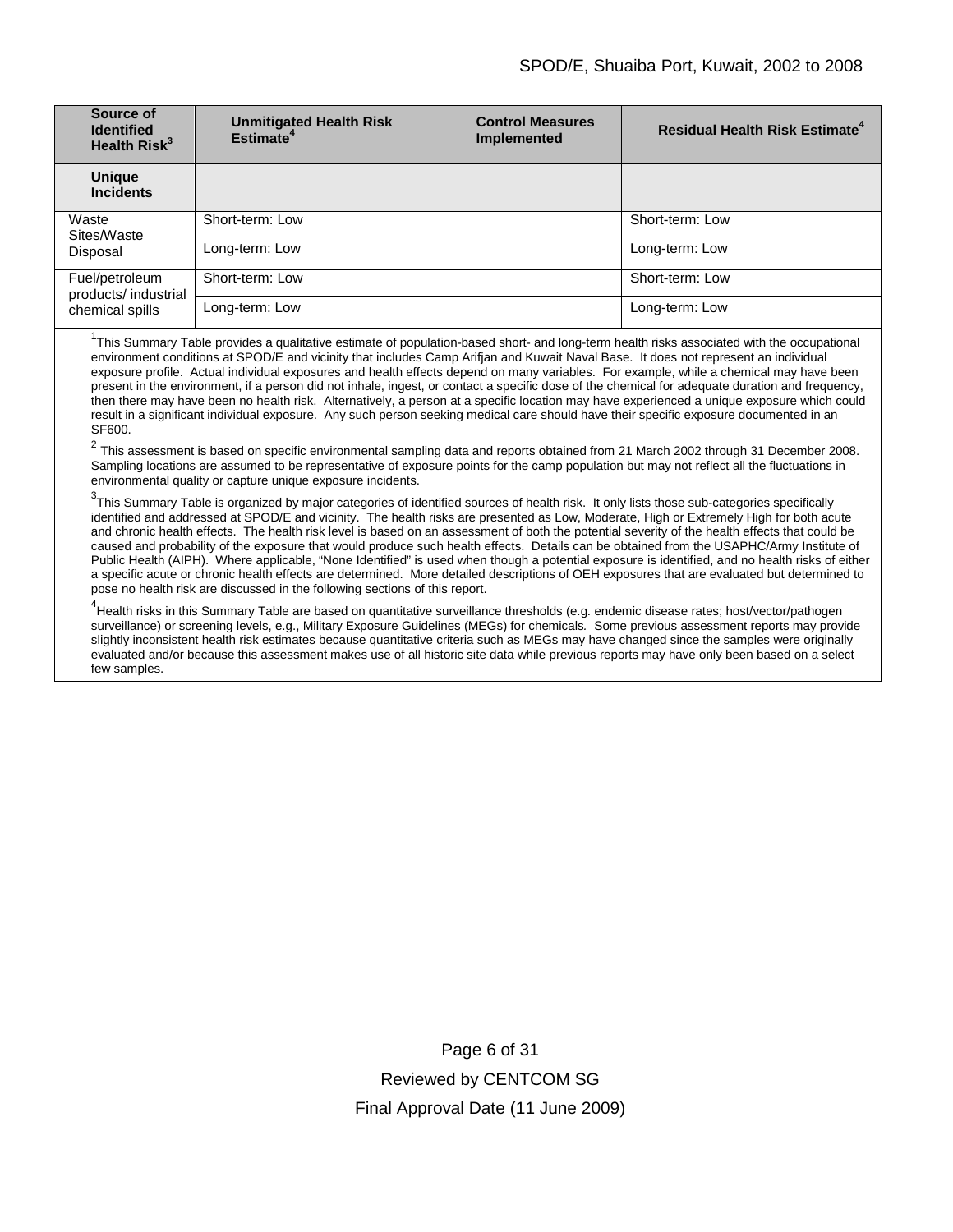# **1 Discussion of Health Risks at SPOD/E, Camp Arifjan, and KNB, Kuwait by Source**

The following sections provide additional information about the OEH conditions summarized above. All risk assessments were performed using the methodology described in the U.S. Army Public Health Command Technical Guide 230, *Environmental Health Risk Assessment and Chemical Exposure Guidelines for Deployed Military Personnel* (Reference 4). All OEH risk estimates represent residual risk after accounting for preventive controls in place. Occupational exposures and exposures to endemic diseases are greatly reduced by preventive measures. For environmental exposures related to airborne dust, there are limited preventive measures available, and available measures have little efficacy in reducing exposure to ambient conditions.

# **2 Air**

# 2.1 Site-Specific Sources Identified

**SPOD/E**: Shuaiba Port is situated in a dusty semi-arid desert environment. Inhalational exposure to high levels of dust and particulate matter, such as during high winds or dust storms, may result in mild to more serious short-term health effects (e.g., eye, nose or throat and lung irritation) in some personnel. Additionally, certain subgroups of the deployed forces (e.g., those with pre-existing asthma/cardio pulmonary conditions) are at greatest risk of developing notable health effects.

Personnel deployed to the SPOD/E are potentially exposed to various airborne constituents that have been identified through monitoring and sampling efforts over the years. One constituent of concern is ambient particulate matter (PM) which comes primarily from wind blown dust and sand. PM levels at this location fluctuate over time. For instance, seasonal variation in the data indicates higher levels in warmer months (summer). In addition to PM, there are a number of industrial activities (e.g., manufacturing, construction, chemical and fuel storage/ distribution, and asphalt /concrete production) located on and around the SPOD/E that may contribute air contaminants such as metals and organic and inorganic gases and vapors. Primary sources are routine industrial emissions (facilities at the site have less environmental controls than would be required in U.S.), or other man-made sources (e.g., vehicles). Blowing sulfur powder has been reported over the years at certain piers when elemental sulfur powder is loaded onto cargo ships for export.

Occasionally, emissions/accidental releases from industrial facilities or chemical storage areas (e.g., reports of blowing sulfur powder in some of the port berths) at this site have resulted in notable health effects and medical treatment of some personnel in the past. For example, in April 2004, specific reported release events involving sulfur dioxide  $(SO<sub>2</sub>)$  and ammonia  $(NH<sub>3</sub>)$  resulted in short-term effects (odors, irritation to eyes, nose, and throat). These concerns resulted in some limited sampling from October 2004- May 2005 using multiple Drager MiniWarn portable direct-reading instruments. The data at that time identified varying levels of  $SO_2$ , NH<sub>3</sub>, chlorine (Cl<sub>2</sub>), and hydrogen sulfide (H<sub>2</sub>S). While the data is limited, the results validated reports of sulfur odors by showing that  $H_2S$  was routinely present above odor thresholds and frequently above levels that would have caused at least mild irritation effects/possible headaches/nausea. Occasional spikes for  $SO<sub>2</sub>$  and NH<sub>3</sub> also exceeded odor thresholds and mild effects levels. Chlorine results were not above health effect levels though a few very brief spikes exceeded the odor threshold. Even though some of these chemicals are not routinely sampled since they require specialized field equipment, some odors and effects similar to

Page 7 of 31

Reviewed by CENTCOM SG Final Approval Date (11 June 2009)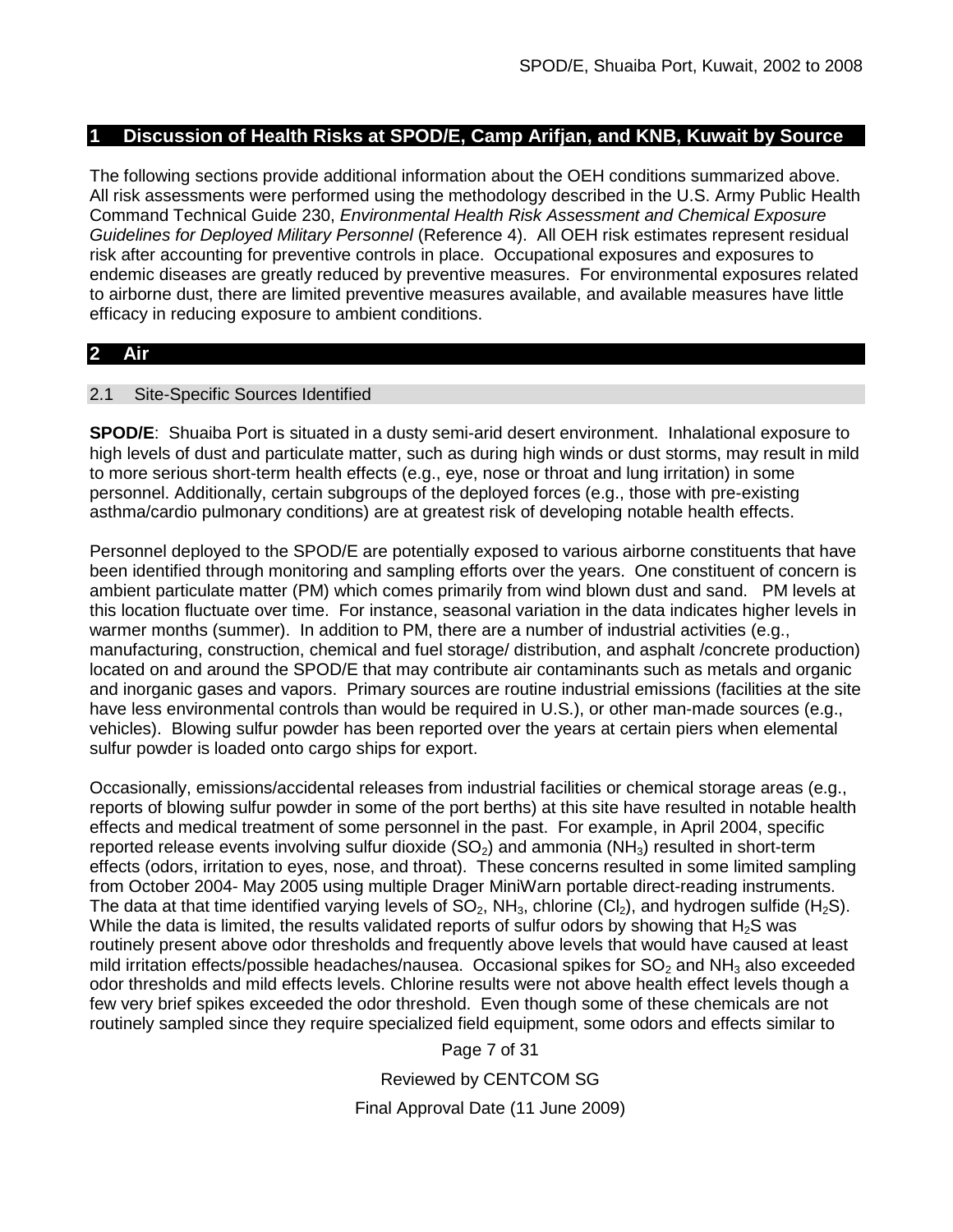those previously reported (e.g., eye irritation and burning) have continued to be anecdotally reported during more recent deployments. Thus, it is reasonable to assume these same types of industrial chemicals continue to be intermittently released at SPOD/E. The  $SO<sub>2</sub>$  and NH<sub>3</sub> were included in the calendar year (CY) 2004-CY2008 monitoring. No quantified data for  $Cl_2$  or  $H_2S$  has been obtained since 2005 since they are not part of routine sampling efforts addressed by laboratory and the Mobile Ambient Air Monitoring Station (MAAMS). While no specific evidence of a unique release event has been reported, it is assumed that these industrial chemicals continue to be released intermittently at levels similar to those represented by the data obtained in 2004-2005, as discussed in the 'Chemical Pollutants (Gases and Vapors)' section below.

**LSAs**: While located 20 – 40 kilometers away, the LSAs (Camp Arifjan, Kuwait Naval Base) have similar windblown sand and dust conditions as SPOD/E and therefore similar PM exposures occur at these locations. While the sampling is less robust at the LSAs, data as described below appears to support the assumption that these less industrial locations have less of the other airborne constituents identified at the SPOD/E.

# 2.2 Particulate Matter

Particulate matter is a complex mixture of extremely small particles suspended in the air. The PM includes solid particles and liquid droplets emitted directly into the air by sources such as: power plants, motor vehicles, aircraft, generators, construction activities, fires, and natural windblown dust. The PM can include sand, soil, metals, volatile organic compounds (VOC), allergens, and other compounds such as nitrates or sulfates that are formed by condensation or transformation of combustion exhaust. The PM composition and particle size vary considerably depending on the source. Generally, PM of health concern is divided into two fractions:  $PM_{10}$ , which includes coarse particles with a diameter of 10 micrometers or less, and fine particles less than 2.5 micron (PM<sub>2.5</sub>), which can reach the deepest regions of the lungs when inhaled. Exposure to excessive PM is linked to a variety of potential health effects (Reference 5).

# 2.3 Particulate Matter, less than 10 microns  $(PM_{10})$ .

2.3.1 Exposure Guidelines:

Short-term (24-hour) PM<sub>10</sub> (micrograms per cubic Long-term PM<sub>10</sub> MEG ( $\mu$ g/m<sup>3</sup>): meter, μg/m<sup>3</sup>):

- - Marginal MEG  $= 420$
- Critical MEG  $= 600$

# 2.3.2 Sample data/Notes:

SPOD/E: The range of 24-hour  $PM_{10}$  concentrations in a total of 1914 samples from 21 March 2002 – 31 December 2008 was 24  $\mu$ g/m<sup>3</sup> - 3485  $\mu$ g/m<sup>3</sup> with an average concentration of 327  $\mu$ g/m<sup>3</sup>.

Arifian: The range of 24-hour  $PM_{10}$  concentrations in 256 samples collected at Arifian from 18 February 2003 – 23 September 2008 was 22  $\mu q/m^3$  - 4121  $\mu q/m^3$  with an average concentration of 332  $\mu$ g/m<sup>3</sup>.

Page 8 of 31

Reviewed by CENTCOM SG

Final Approval Date (11 June 2009)

• Negligible MEG = 250 • Not defined and not available.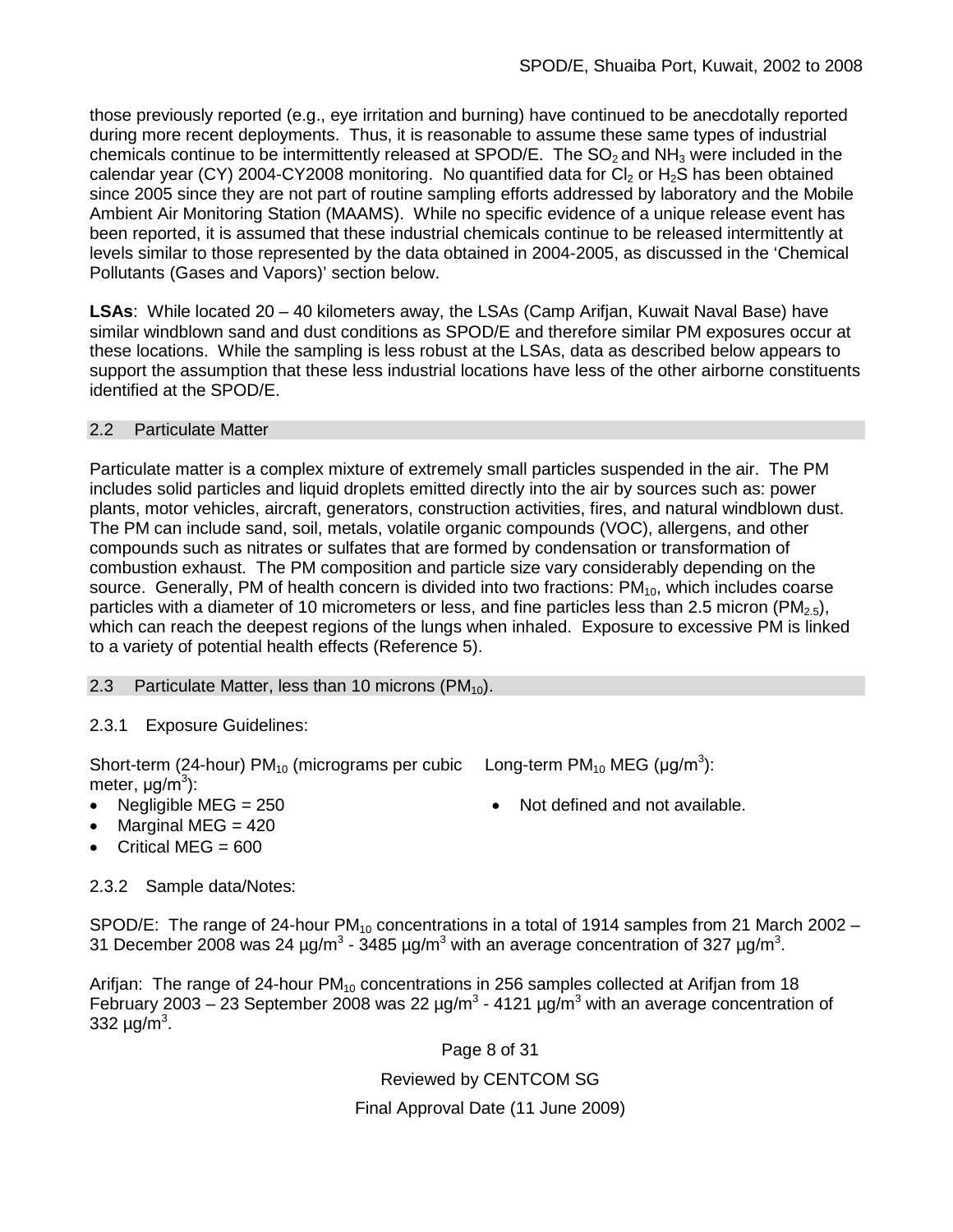KNB: The range of 24-hour  $PM_{10}$  concentrations in 82 samples collected at KNB from 19 July 2003 – 18 December 2007 was 50  $\mu$ g/m<sup>3</sup> - 1671  $\mu$ g/m<sup>3</sup> with an average concentration of 257  $\mu$ g/m<sup>3</sup>.

2.3.3 Short-term health risks:

**Variable (Low to High).** The short-term PM<sub>10</sub> health risk assessment is Low to High based on average and peak  $PM_{10}$  sample concentrations, and the likelihood of exposure at these hazard severity levels. The variable risk is due to significant fluctuations in daily concentrations. Confidence in the short-term  $PM_{10}$  risk assessment was medium for Camp Arifjan and KNB to high for SPOD/E (Reference 4, Table 3-6).

SPOD/E: The short-term PM<sub>10</sub> health risk is Low based on an average concentration of 327  $\mu$ g/m<sup>3</sup> and High based on a peak concentration of 3485  $\mu$ g/m<sup>3</sup>. Daily risk levels for PM<sub>10</sub> show no hazard for 69%, low risk for 18%, moderate risk for 6%, and high risk for 7% of the time

Camp Arifjan: The short-term  $PM_{10}$  health risk is Low based on an average concentration of 332 μg/m3 and High based on a peak concentration of 4121 μg/m<sup>3</sup>. Daily risk levels for PM<sub>10</sub> show no hazard for 63%, low risk for 17%, moderate risk for 7%, and high risk for 12% of the time.

KNB: The short-term PM<sub>10</sub> health risk is Low based on an average concentration of 257 ug/m<sup>3</sup> and High based on a peak concentration of 1671  $\mu$ g/m3. Daily risk levels for PM<sub>10</sub> show no hazard for 77%, low risk for 6%, moderate risk for 9%, and high risk for 9% of the time.

 $PM_{10}$  was not expected to pose a short-term health risk to personnel on typical days, but peak exposures can occur, increasing the health risk level to High.

The hazard severity was negligible for average  $PM_{10}$  sample concentrations at all locations. During average exposures at the negligible hazard severity level, a few personnel may experience notable mild, eye, nose, or throat irritation; most personnel will experience only mild effects. Pre-existing health conditions (e.g., asthma, or cardiopulmonary diseases) may be exacerbated (Reference 4, Table 3-10).

The hazard severity was critical for peak  $PM_{10}$  sample concentrations at all locations. During peak exposures at the critical hazard severity level, most if not all personnel will experience very notable eye, nose, and throat irritation and respiratory effects. Visual acuity is impaired, as is overall aerobic capacity. Some personnel will not be able to perform assigned duties. Some lost-duty days are expected. Those with a history of asthama or cardiopulmonary disease will experience more severe symptoms (Reference 4, Table 3-10).

2.3.4 Long-term health risk:

**Not Evaluated - no available health guidelines.** The U.S. Environmental Protection Agency (EPA) has retracted its long-term standard (national ambient air quality standards, NAAQS) for  $PM_{10}$  due to an inability to clearly link chronic health effects with chronic  $PM_{10}$  exposure levels.

> Page 9 of 31 Reviewed by CENTCOM SG Final Approval Date (11 June 2009)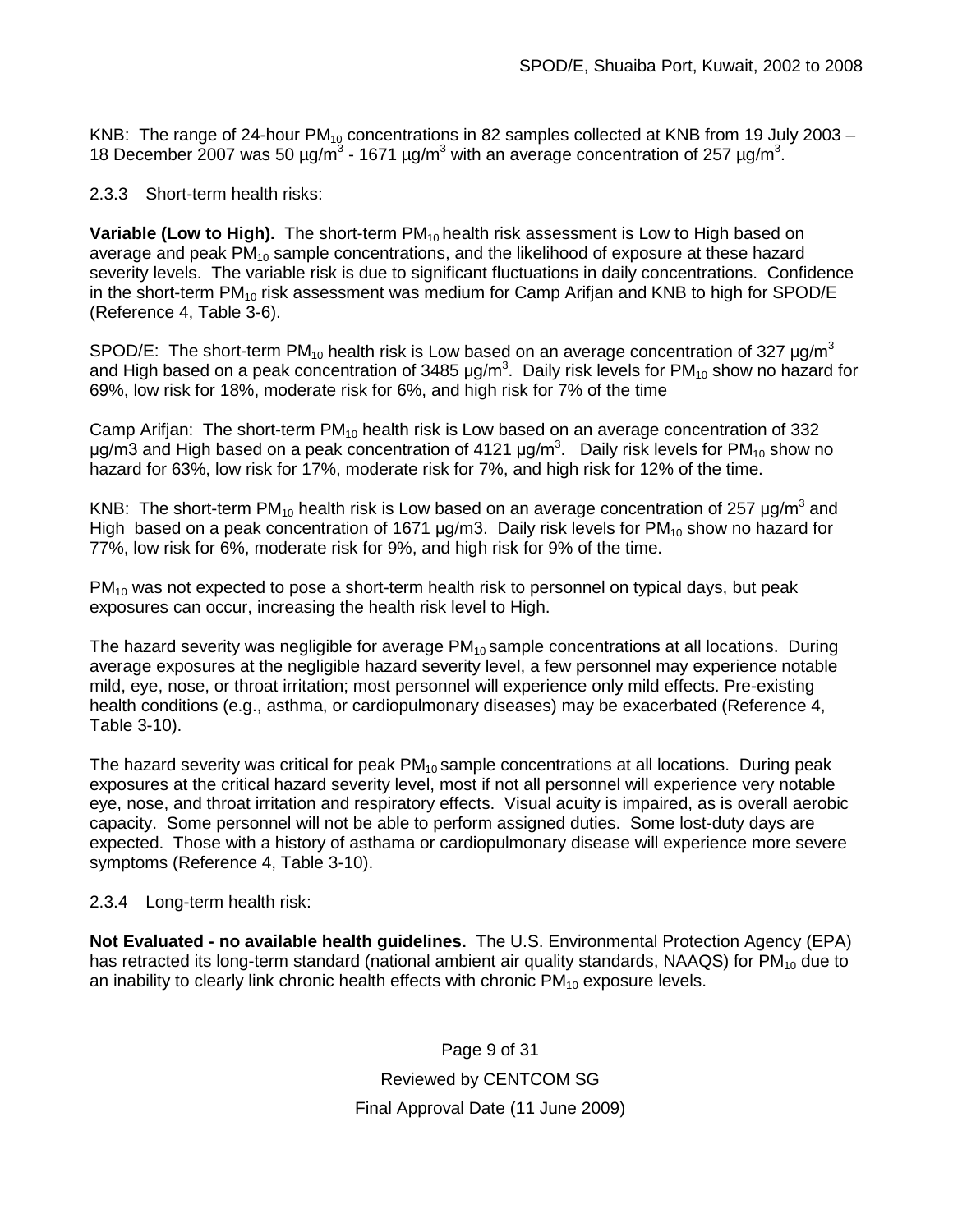# 2.4 Particulate Matter, less than 2.5 microns (PM<sub>2.5</sub>)

2.4.1 Exposure Guidelines:

Short-term (24-hour)  $PM<sub>2.5</sub>$  ( $\mu$ g/m<sup>3</sup>):

- 
- Marginal MEG  $= 250$
- Critical MEG  $= 500$

): Long-term PM<sub>2.5</sub> MEG (µg/m<sup>3</sup>):

- Negligible MEG = 65 Negligible MEG = 15
	- Marginal MEG  $= 65$

2.4.2 Sample data/Notes:

SPOD/E: A total of 64 valid  $PM_{2.5}$  air samples were collected from 09 September 2005 – 16 March 2007. The range of 24-hour PM<sub>2.5</sub> concentrations was 3  $\mu$ g/m<sup>3</sup> – 228  $\mu$ g/m<sup>3</sup> with an average concentration of 56  $\mu$ g/m<sup>3</sup>.

Camp Arifjan: A total of 63 valid  $PM_{2.5}$  air samples were collected from 22 September 2005 – 15 January 2007. The range of 24-hour PM<sub>2.5</sub> concentrations was 12  $\mu$ g/m<sup>3</sup> – 166  $\mu$ g/m<sup>3</sup> with an average concentration of 61  $\mu$ g/m<sup>3</sup>.

KNB: A total of 16 valid PM<sub>2.5</sub> air samples were collected from 27 October 2005 – 03 November 2005. The range of 24-hour PM<sub>2.5</sub> concentrations was 17  $\mu$ g/m<sup>3</sup> – 68  $\mu$ g/m<sup>3</sup> with an average concentration of 46 μg/m<sup>3</sup>.

2.4.3 Short-term health risks:

Low. The short-term PM<sub>2.5</sub> health risk assessment is Low based on average and peak PM<sub>10</sub> sample concentrations, and the likelihood of exposure at this hazard severity level. A Low health risk is expected little or no impact on accomplishing the mission (Reference 4, Table 3-3). Confidence in the short-term  $PM<sub>2.5</sub>$  health risk assessment was low for KNB to medium for SPOD/E and Camp Arifian (Reference 4, Table 3-6).

SPOD/E: The short-term PM<sub>2.5</sub> health risk is Low based on an average concentration of 56  $\mu$ g/m<sup>3</sup> and a peak concentration of 228  $\mu$ g/m<sup>3</sup>. Daily risk levels for PM<sub>2.5</sub> show no hazard for 75% and low risk for 25% of the time.

Camp Arifjan: The short-term PM<sub>2.5</sub> health risk is Low based on an average concentration of 61  $\mu$ g/m<sup>3</sup> and a peak concentration of 166  $\mu$ g/m<sup>3</sup>. Daily risk levels for PM<sub>2.5</sub> show no hazard for 59% and low risk for 41% of the time.

KNB: The short-term PM<sub>2.5</sub> health risk is Low based on an average concentration of 46  $\mu$ g/m<sup>3</sup> and a peak concentration of 68 μg/m<sup>3</sup>. Daily risk levels for PM<sub>2.5</sub> show no hazard for 94% and low risk for 6% of the time.

The hazard severity was negligible for average and peak  $PM<sub>2.5</sub>$  sample concentrations at all locations. During exposures at the negligible hazard severity level, a few personnel may experience notable mild, eye, nose, or throat irritation; most personnel will experience only mild effects. Pre-existing

Page 10 of 31

Reviewed by CENTCOM SG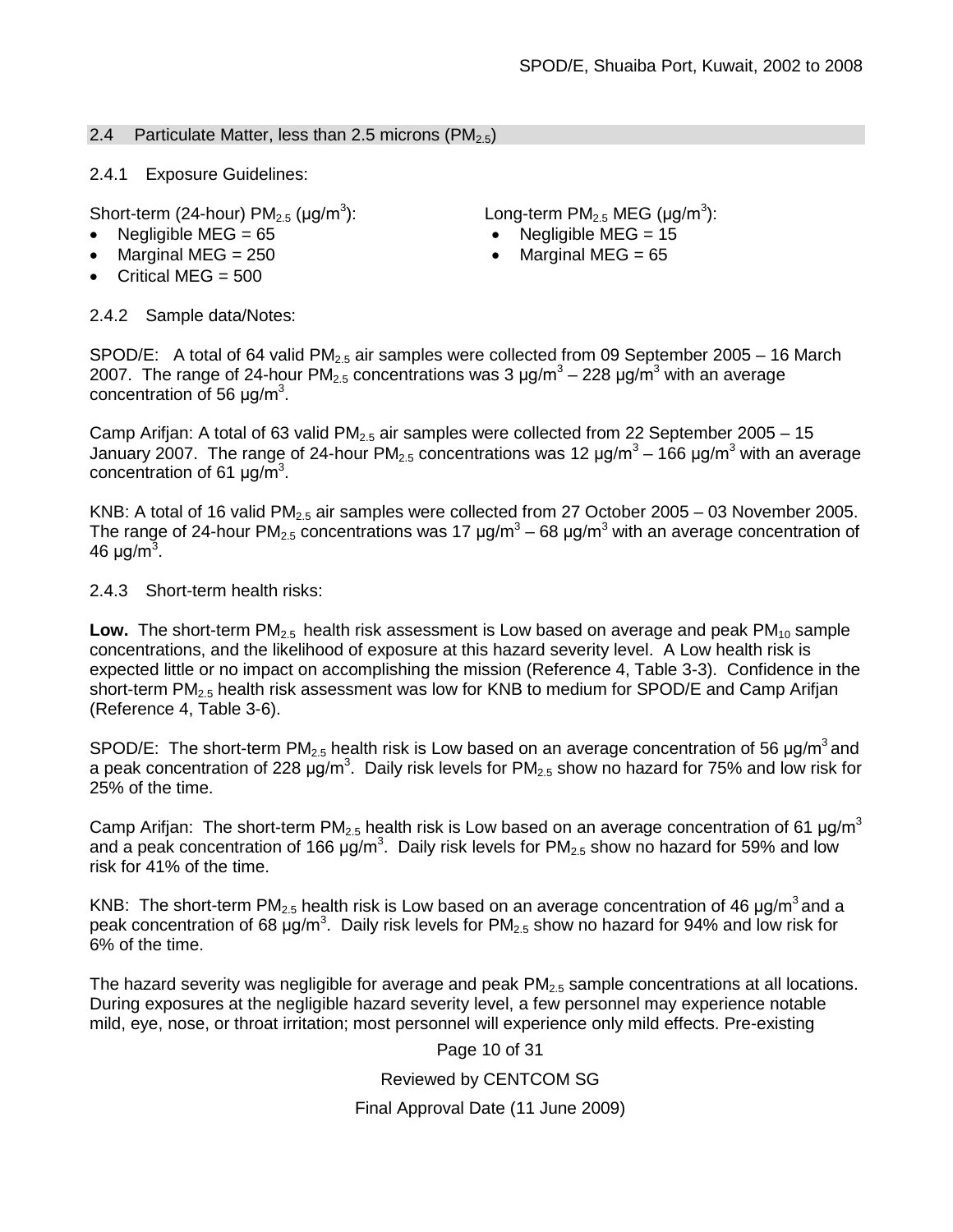health conditions (e.g., asthma, or cardiopulmonary diseases) may be exacerbated (Reference 4, Table 3-10).

2.4.4 Long-term health risks:

**Moderate.** The long-term PM<sub>2.5</sub> health risk assessment is Moderate based on average sample concentrations, and the likelihood of exposure at this hazard severity level. A Moderate health risk level suggests that long-term exposure to  $PM_{2.5}$  is expected to require limited future medical surveillance activities and related resources (Reference 4, Table 3-3). Confidence in the long-term  $PM<sub>2.5</sub>$  health risk assessment was low for KNB to medium for SPOD/E and Camp Arifjan (Reference 4, Table 3-6).

The hazard severity was negligible for average  $PM<sub>2.5</sub>$  sample concentrations at all locations. With repeated exposures above the negligible hazard severity threshold, it is considered possible that a small percentage of personnel may have increased risk for developing chronic conditions, such as reduced lung function or exacerbated chronic bronchitis, COPD, asthma, atherosclerosis, or other cardiopulmonary diseases. Personnel with a history of asthma or cardiopulmonary disease are considered to be at particular risk (Reference 4, Table 3-11).

# 2.5 Airborne Metals

2.5.1 Exposure Guidelines:

Short-term Aluminum MEG  $(\mu g/m^3)$ ) Long-term Aluminum MEG (μg/m<sup>3</sup>)

- 14-day Negligible= 340 1-year Negligible= 3.4
- 8-hour Negligible= 1000
- 1-hour Negligible= 5000

2.5.2 Sample data/Notes:

concentration of 4.6  $\mu$ g/m<sup>3</sup>.

SPOD/E: A total of 700 valid PM<sub>10</sub> airborne metal samples were collected from April 2003 to August 2008. The range of PM<sub>10</sub> concentrations for aluminum was 0.57  $\mu q/m^3 - 26.5 \mu q/m^3$  with and average

Camp Arifjan: A total of 253 valid PM<sub>10</sub> airborne metal samples were collected from 18 February 2003 to 23 September 2008. The range of  $PM_{10}$  concentrations for aluminum was 0.35  $\mu q/m^3 - 8.8 \mu q/m^3$ with and average concentration of 4.8  $\mu$ g/m<sup>3</sup>.

KNB: A total of 82 valid  $PM_{10}$  airborne metal samples were collected from 19 July 2003 to 18 December 2007. All peak and average metals concentrations were below the short-term and longterm air MEGS.

2.5.3 Short-term health risks:

Page 11 of 31 Reviewed by CENTCOM SG Final Approval Date (11 June 2009)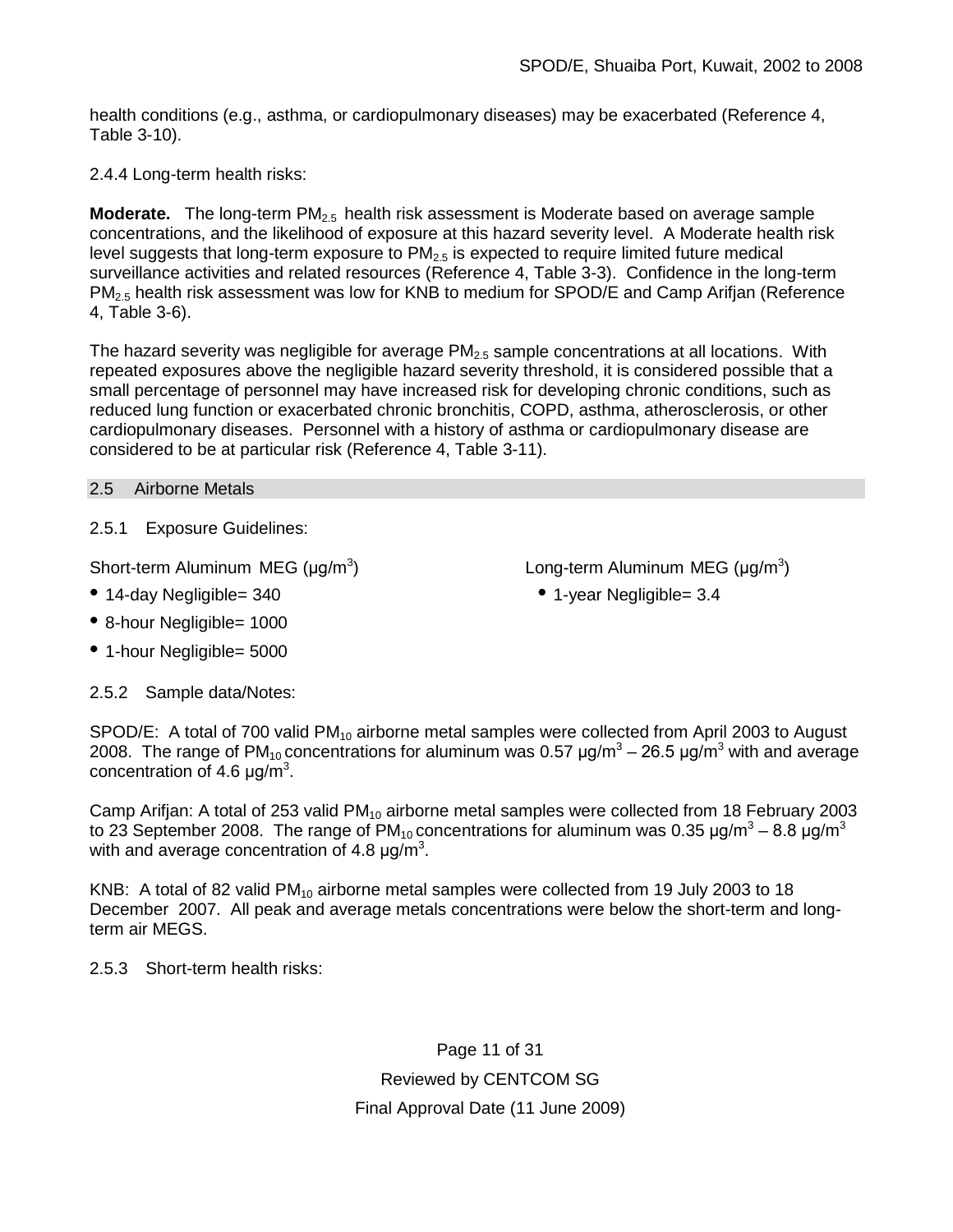**None identified.** All PM<sub>10</sub> airborne metal sample results were below the applicable short-term MEGS. Confidence in the short-term  $PM_{10}$  metals risk assessment was medium at KNB to high at SPOD/E and Camp Arifjan (Reference 4, Table 3-6).

2.5.4 Long-term health risks:

Low. The long-term PM<sub>10</sub> airborne metals health risk assessment is Low based on average sample concentrations, and the likelihood of exposure at this hazard severity level. Confidence in the longterm  $PM_{10}$  metals risk assessment was medium at KNB to high at SPOD/E and Camp Arifjan (Reference 4, Table 3-6).

SPOD/E: The long-term  $PM_{10}$  airborne metals health risk is Low based on an average concentration of 4.6  $\mu$ g/m<sup>3</sup> for aluminum.

Camp Arifjan: The long-term  $PM_{10}$  airborne metals health risk is Low based on an average concentration of 4.8  $\mu$ g/m<sup>3</sup> for aluminum.

KNB: There was no long-term health risk from  $PM_{10}$  airborne metals since the average concentrations did not exceed the 1-year MEGs.

The hazard severity was negligible for average  $PM_{10}$  airborne metal sample concentrations at SPOD/E and Camp Arifjan.

2.6 Chemical Pollutants (gases and vapors)

2.6.1 Exposure Guidelines

Short-term Acrolein MEGs  $(\mu q/m^3)$ :

- 8-hour Negligible=70.0
- 14-day Negligible= 46.0

Short-term  $H_2S$  MEGs ( $\mu$ g/m<sup>3</sup>):

- 14-day Negligible= 460
- 1-hour Negligible=710
- 8-hour Negligible=460

Short-term  $CL_2$  MEGs ( $\mu$ g/m<sup>3</sup>):

- $\bullet$  14-day Negligible = 290
- 8-hour Negligible= 1500
- $\bullet$  1-hour Marginal = 5800

): Long-term Acrolein MEG ( $\mu$ g/m $^3$ ):

• 1-year Negligible= 0.14

Long-term  $H_2S$  MEG (µg/m $^3$ ):

• 1-year Negligible=14

Long-term  $\mathsf{CL}_2\mathsf{MEG}$  (µg/m<sup>3</sup>):

• 1-year Negligible= 4.0

Page 12 of 31 Reviewed by CENTCOM SG Final Approval Date (11 June 2009) Long-term  $NH_3$  MEG (µg/m $^3$ ):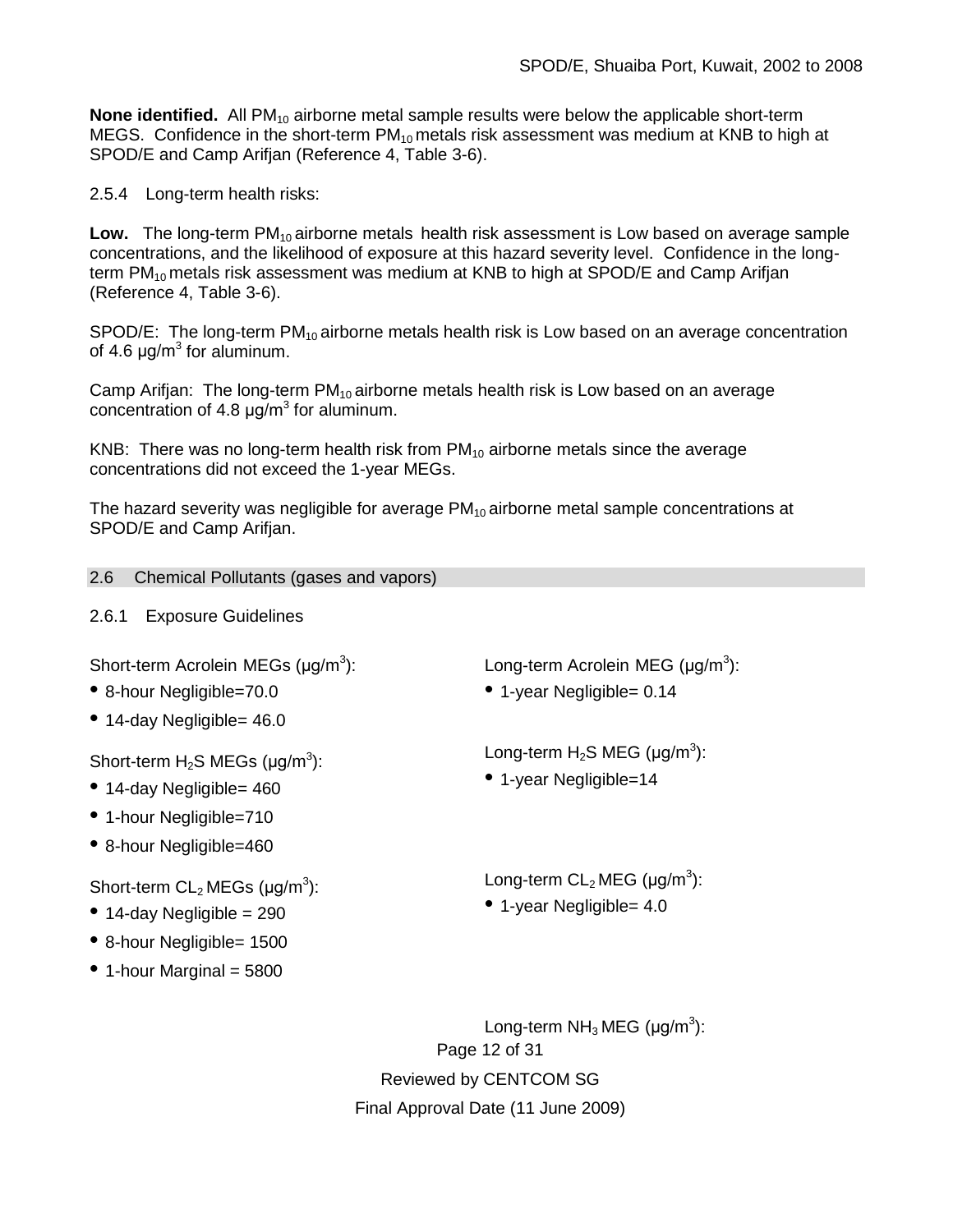Short-term  $NH<sub>3</sub>MEGs$  (µg/m $<sup>3</sup>$ ):</sup> • 14-day Negligible=7000 • 8-hour Negligible=21000  $\bullet$  1-hour Marginal = 110000 • 1-year Negligible= 68.0 Short-term  $SO<sub>2</sub>$  MEGs ( $\mu$ g/m<sup>3</sup>): ): Long-term  $SO_2$  MEG (µg/m<sup>3</sup>): • 14-day Negligible=520 • 1-year Negligible= 130 • 8-hour Negligible=520 • 1-hour Marginal= 2000 • 1-hour Critical= 79000 Short-term  $NO<sub>2</sub> MEGs (µg/m<sup>3</sup>)$  $\log\left(1-\frac{1}{2}\right)$  Long-term NO<sub>2</sub> MEGs ( $\log(m^3)$ • 14-day Negligible= 940 • 1-year Negligible= 940 • 8-hour Negligible= 940 Short-term CO MEGs  $(\mu q/m^3)$  $\Box$ ) Long-term COMEGs ( $\mu$ g/m<sup>3</sup>) • 14-day Negligible= 10000 • 1-year Negligible= 7000 • 8-hour Negligible= 290 • 1-hour Negligible= 950 Short-term  $O_3$  MEGs ( $\mu$ g/m<sup>3</sup>)  $\Box$ ) Long-term O<sub>3</sub> MEGs (µg/m<sup>3</sup>) • 14-day Negligible= 39 • 1-year Negligible= 39 • 8-hour Negligible= 39

• 1-hour Negligible= 400

2.6.2 Sample data/Notes:

SPOD/E: A total of 135 air samples were collected from April 2003 – June 2008 and 43 air samples were analyzed for acrolein via the non-routine sampling equipment (e.g., T014 samplers). The maximum (peak) concentration for acrolein was 10  $\mu$ g/m<sup>3</sup> and the average concentration was 1.4 μg/m<sup>3</sup>. In addition, approximately 120 MiniWarn samples were collected from October 2004 – May 2005 for H<sub>2</sub>S, Cl<sub>2</sub>, NH<sub>3</sub>, and SO<sub>2</sub>. The maximum (peak) H<sub>2</sub>S concentration was 6490 µg/m<sup>3</sup> with an average concentration of 1700 μg/m<sup>3</sup>. The maximum (peak) Cl<sub>2</sub> concentration was 60 μg/m<sup>3</sup> with an average concentration of 3.0  $\mu$ g/m<sup>3</sup>. Sampes were also collected from the MAAMS from January 2004 – January 2008 for NO<sub>2</sub>, CO, O<sub>3</sub>, and SO<sub>2</sub>. A total of 1305 air samples were collected and analyzed for NO<sub>2</sub>. The maximum (peak) NO<sub>2</sub> concentration was 140  $\mu$ g/m<sup>3</sup> with an average concentration of 50  $\mu$ g/m<sup>3</sup>. A total of 1474 air samples were collected and analyzed for CO. The maximum (peak) CO concentration was 36650  $\mu$ g/m<sup>3</sup> with an average concentration of 880  $\mu$ g/m<sup>3</sup>. A total of 1479 air samples were collected and analyzed for  $O_3$ . The maximum (peak)  $O_3$  concentration was 170 μg/m<sup>3</sup> with an average concentration of 36 μg/m<sup>3</sup>. For the evaluation of SO<sub>2</sub> and NH<sub>3</sub>, the

> Page 13 of 31 Reviewed by CENTCOM SG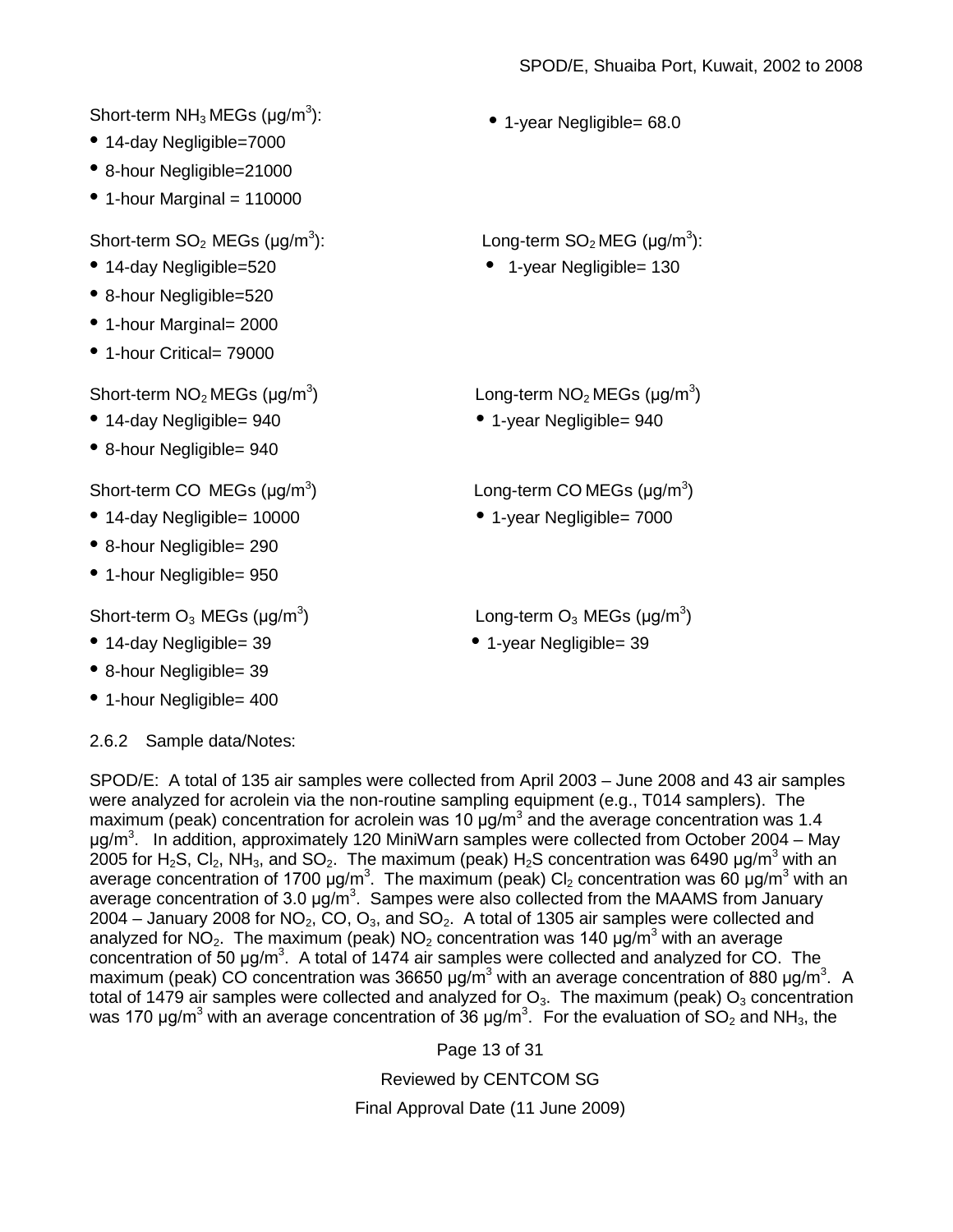MAAMS data and MiniWarn data were combined. A total of 648 samples (MAAMS and MiniWarn combined) were collected and analyzed for  $NH<sub>3</sub>$ . The maximum (peak)  $NH<sub>3</sub>$  concentration was 10700 μg/m<sup>3</sup> with an average concentration of 590 μg/m<sup>3</sup>. A total of 1628 samples (MAAMS and MiniWarn combined) were collected and analyzed for  $SO_2$ . The maximum (peak)  $SO_2$  concentration was 6420.

Camp Arifjan: A total of 5 air samples were collected from March 2004 to March 2005. No MAAMS or portable MiniWarn data are available for this location.

KNB: A total of 5 air samples were collected from January 2004 to March 2004. No MAAMS or portable MiniWarn data are available for this location.

2.6.3 Short-term health risks:

**None to Moderate.** The short-term health risk assessment is Variable based on average and peak chemical concentrations, and the likelihood of exposure at these hazard severity levels. Confidence in the short-term risk assessment for chemical pollutants was low for KNB and Camp Arifjan to high for SPOD/E (Reference 4, Table 3-6).

SPOD/E: The peak PEPC for acrolein (10  $\mu$ g/m<sup>3</sup>), Cl<sub>2</sub> (60  $\mu$ g/m<sup>3</sup>) and NO<sub>2</sub> (140  $\mu$ g/m<sup>3</sup>) did not exceed the 14-day Negligible MEG (46 μg/m<sup>3</sup>, 290 μg/m<sup>3</sup>, and 940 μg/m<sup>3</sup> respecitively), therefore, there is not an acute hazard.

The peak PEPC for H<sub>2</sub>S (6490 µg/m<sup>3</sup>) exceeded the 14-day Negligible MEG (460 µg/m<sup>3</sup>), but did not exceed the 1-hour Marginal MEG (38000  $\mu$ g/m<sup>3</sup>); therefore, the hazard severity for  $H_2$ S is negligible. H2S concentrations were consistently above the 14-day Negligible MEG from 24 October 2004 to 24 April 2005; therefore the hazard probability was elevated to frequent. The short-term health risk from H<sub>2</sub>S is Moderate.

The peak PEPC for CO (36650  $\mu$ g/m<sup>3</sup>) exceeded the 14-day Negligible MEG (10000  $\mu$ g/m<sup>3</sup>), but did not exceed the 1-hour Negligible MEG (95000  $\mu$ g/m<sup>3</sup>); therefore, the hazard severity for CO is negligible. The hazard probability was seldom. Therefore, the short-term health risk from CO is Low.

The peak PEPC for O<sub>3</sub> (170 µg/m<sup>3</sup>) exceeded the 14-day Negligible MEG (39 µg/m<sup>3</sup>), but did not exceed the 1-hour Negligible MEG (400  $\mu$ g/m<sup>3</sup>); therefore, the hazard severity for  $O_3$  is negligible. The hazard probability was seldom. Therefore, the short-term health risk from  $O<sub>3</sub>$  is Low

The peak PEPC for NH<sub>3</sub> (10700 µg/m<sup>3</sup>) exceeded the 14-day Negligible MEG (7000 µg/m<sup>3</sup>), but did not exceed the 1-hour Marginal MEG (110000  $\mu$ g/m<sup>3</sup>); therefore, the hazard severity for NH<sub>3</sub> is negligible. The hazard probability was seldom. Therefore, the short-term health risk from  $NH<sub>3</sub>$  is Low.

The peak PEPC for SO<sub>2</sub> (6420  $\mu$ g/m<sup>3</sup>) exceeded the 14-day Negligible MEG (520  $\mu$ g/m<sup>3</sup>), and the 1hour Marginal MEG (2000 μg/m<sup>3</sup>), but did not exceed the 1-hour Critical MEG (79000 μg/m<sup>3</sup>). Therefore, the hazard severity is marginal. The hazard probability was occasional. Therefore, the short-term health risk from  $SO<sub>2</sub>$  is Moderate.

Camp Arifjan: All chemical concentrations were below the short-term MEGs; therefore, no acute hazards were present.

> Page 14 of 31 Reviewed by CENTCOM SG Final Approval Date (11 June 2009)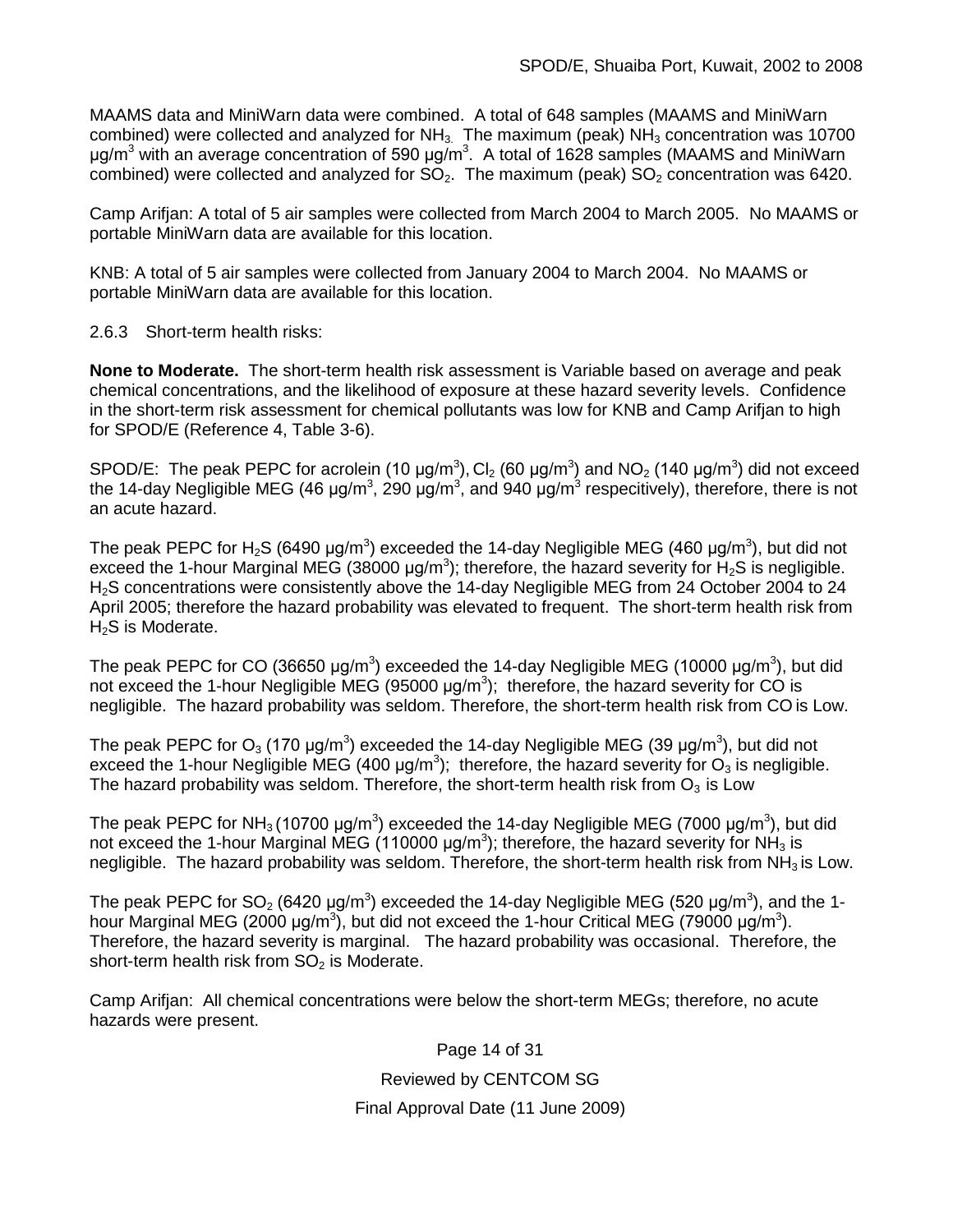KNB: All chemical concentrations were below the short-term MEGs; therefore, no acute hazards were present.

2.6.4 Long-term health risks:

**None to Low.** The long-term health risk assessment is Low based on average chemical concentrations, and the likelihood of exposure at these hazard severity levels. Confidence in the long-term risk assessment for chemical pollutants is low at KNB and Camp Arifjan to high at SPOD/E (Reference 4, Table 3-6).

SPOD/E: The average concentration for acrolein  $(1.0 \text{ µg/m}^3)$  exceeded the 1-year Negligible MEG  $(0.14 \mu g/m^3)$ . The hazard severity for acrolein is negligible. The hazard probability is seldom. The long-term health risk from acrolein is Low.

The average concentration for H<sub>2</sub>S (1700  $\mu$ g/m<sup>3</sup>) exceeded the 1-year Negligible MEG (14  $\mu$ g/m<sup>3</sup>). The hazard severity for  $H_2S$  is marginal. The hazard probability is seldom. It should be noted that H2S concentrations do not represent continuous daily year long exposure levels. The long-term health risk from  $H_2S$  is Low.

The average concentration for Cl<sub>2</sub> (3 µg/m<sup>3</sup>), CO (880 µg/m<sup>3</sup>), NO<sub>2</sub> (50 µg/m<sup>3</sup>), and O<sub>3</sub> (36 µg/m<sup>3</sup>) did not exceed the 1-year Negligible MEG (4 μg/m<sup>3</sup>, 7000 μg/m<sup>3</sup>, 940 μg/m<sup>3</sup>, and 39 μg/m<sup>3</sup> respectively); therefore, there is not a chronic hazard.

The average concentration for NH<sub>3</sub> (590 µg/m<sup>3</sup>) exceeded the 1-year Negligible MEG (68 µg/m<sup>3</sup>). The hazard severity for  $NH<sub>3</sub>$  is marginal. The hazard probability was seldom. It should be noted that  $NH<sub>3</sub>$ concentrations do not represent continuous daily year long exposure levels. The long-term health risk from  $NH<sub>3</sub>$  is Low.

The average concentration for SO<sub>2</sub> exceeded the 1-year Negligible MEG (130  $\mu$ g/m<sup>3</sup>). Since the overall average was above the 1 year MEG, the chronic severity is estimated marginal. However, the concentrations do not represent continuous daily year long exposure levels so the probability of exposure for this chronic effect severity is considered seldom. CY2008 MAAMS data supports this estimate. The long-term health risk from  $SO<sub>2</sub>$  is Low.

Camp Arifjan: All chemical concentrations were below the long-term MEGs; therefore, no chronic hazards were present.

KNB: All chemical concentrations were below the long-term MEGs; therefore, no chronic hazards were present.

# **3 Soil**

# 3.1 Sample data/Notes:

The primary soil contamination exposure pathways are dermal contact and dust inhalation. Typical parameters analyzed for included semi volatile organic compounds (SVOCs), heavy metals, polychlorinated biphenyls (PCBs), pesticides, herbicides. If the contaminant was known or suspected,

Page 15 of 31

Reviewed by CENTCOM SG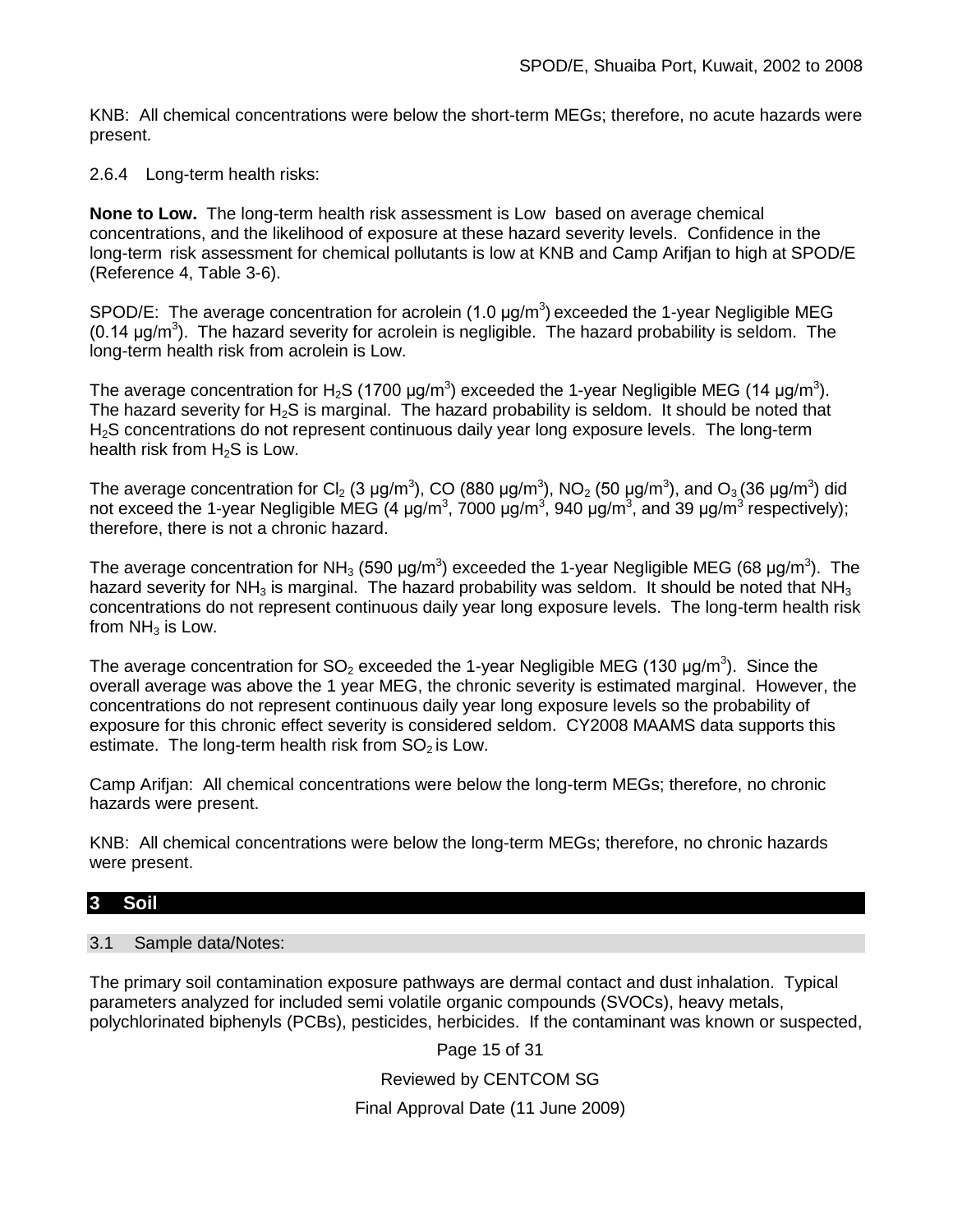other parameters may have been analyzed for (i.e., total petroleum hydrocarbons (TPH) and polycyclic aromatic hydrocarbons (PAH) near fuel spills). For the risk assessment, personnel are assumed to remain at this location for 6 months to 1 year.

SPOD/E: A total of 34 soil samples were collected from 08 November 2002 – 08 November 2008.

Camp Arifjan: A total of 26 soil samples were collected from 09 April 2001 – 25 February 2008.

KNB: A total of 25 soil samples were collected from 15 July 2003 – 13 September 2004.

3.1.1 Short-term health risks:

**Not an identified source of health risk**.Currently, sampling data for soil are not evaluated for shortterm (acute) health risks.

3.1.2 Long-term health risks:

**None identified based on available sample data.** No parameters exceeded 1-year negligible MEGs.

# **4 Water**

In order to assess the health risk to U.S. personnel from exposure to water in theater, the Army Public Health Command (APHC) identified the most probable exposure pathways. Bottled water is the primary potable water source for all deployed personnel in Kuwait. All brands of bottled water are approved through the Army Medical Veterinary service. All bottle water brands and each lot of bottled water is tested monthly by both the Army Medical Veterinary service and the environmental division of CSA contracting company. Monitoring includes total coliform presence/absence and *E. coli*.

Desalinated seawater is the primary source of tap water in Kuwait. Local Kuwaiti municipal water supplies are used for personal hygiene, cooking, and some secondary drinking (e.g., ice/vending). According to Department of Public Works (DPW) Environmental Officers, this water is filtered and treated to meet Kuwaiti EPA standards. This water is used by local residents as their primary drinking water. This water feeds the main water lines into SPOD/E and is piped throughout the camp. Routine testing of tap water is conducted monthly by both the Army Medical Veterinary service and the environmental division of CSA contracting company. Monitoring includes total coliform presence/absence and *E. coli*. Tap water may become contaminated during distribution because of aging or corroded pipes, poor system integrity, pressure fluctuations from power shortages causing back siphoning, and subsequent microbial or chemical infiltration. A complete assessment of the Kuwait water distribution system is not possible due to access and travel restrictions. However some laboratory analyses of treated water samples has been used to enhance routine field monitoring.

# 4.1 Drinking Water: Bottled or Packaged Water

# 4.1.1 Site-Specific Sources Identified

Page 16 of 31 Reviewed by CENTCOM SG Final Approval Date (11 June 2009)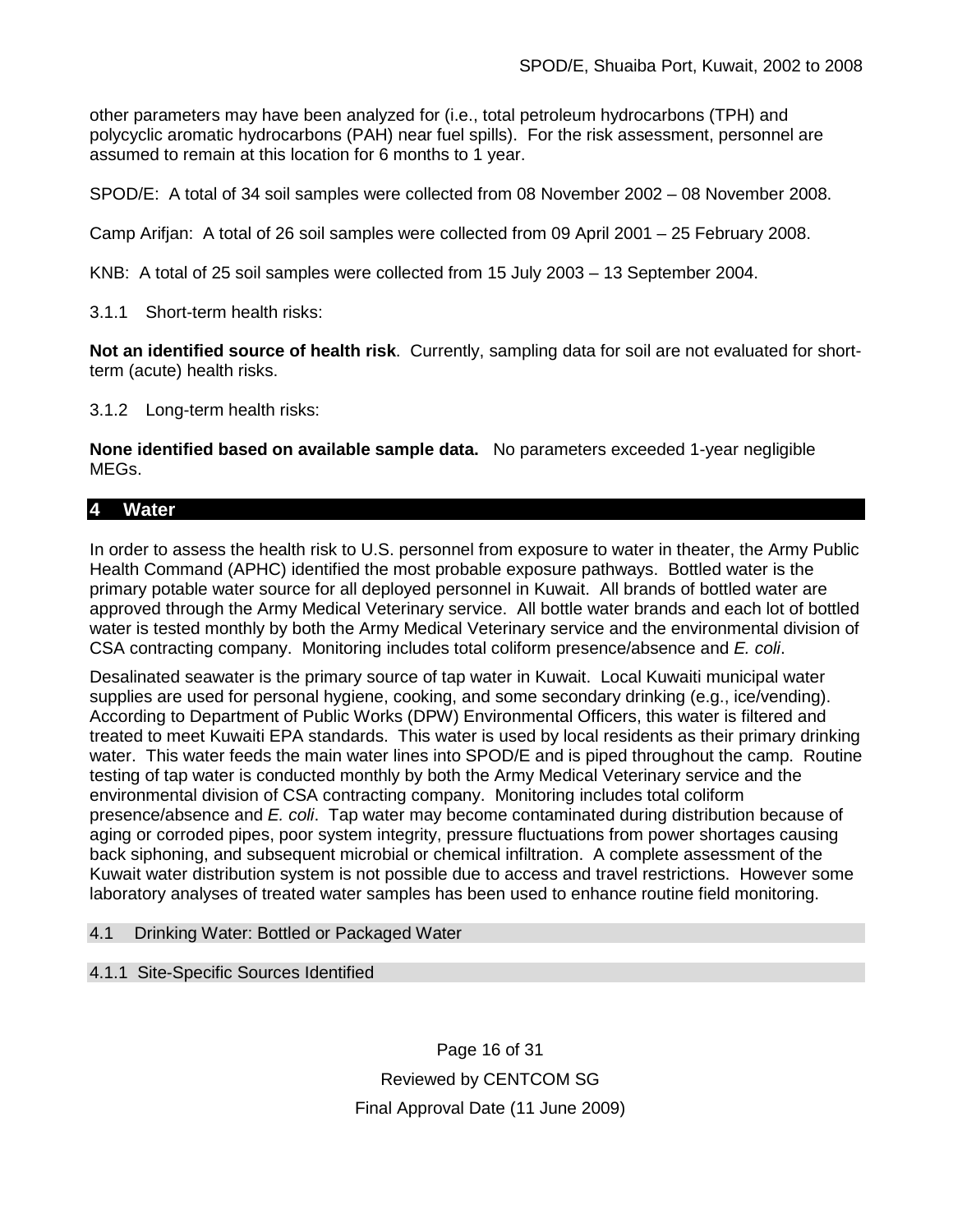To assess the potential for adverse health effects to troops, the following assumptions were made about dose and duration: A conservative (protective) assumption was that personnel routinely ingested 15 liters per day (L/day) of drinking water for up to 365 days (1-year).

4.1.2 Sample data/Notes:

SPOD/E: A single water sample was collected on 5 June 2004. No chemicals were detected at levels above the short and long-term MEGs.

Camp Arifjan: A total of nine water samples were collected from 13 May 2004 – 5 November 2007 and were evaluated for this health risk assessment. No chemicals were detected at levels above the short and long-term MEGs.

KNB: A total of six water samples were collected from 13 May 2004 – 24 October 2006 and were evaluated for this health risk assessment. Most chemicals were detected at levels below the short and long-term MEGs; however, copper exceeded the short-term MEG in one sample.

4.1.3 Short-term health risk:

**None identified based on available sample data.** No health risks from drinking water exposures were identified at SPOD/E and Camp Arifjan based on the available data. At KNB, the peak PEPC for copper (0.074 mg/L) was detected slightly above the 14-day 15 L/day Negligible MEG (0.047 mg/L) in 1 water sample collected from a water distribution system. However, this was considered a secondary drinking water sample, so the 14-day 5L/day MEG would be the most appropriate MEG to use in this evaluation. The peak PEPC for copper did not exceed the 14-day 5L/day MEG (0.14 mg/L); therefore, copper is not a health concern.

4.1.3 Long-term health risk:

**None identified based on available sample data.** No health risks from drinking water exposures were identified based on the available data.

4.2 Non-Drinking Water: Used for Other Purposes (Personal Hygiene, Cooking, Showering, etc.)

Although the primary route of exposure for most microorganisms is ingestion of contaminated water, dermal exposure to some microorganisms, chemicals, and biologicals may also cause adverse health effects. Complete exposure pathways would include drinking, brushing teeth, personal hygiene, cooking, providing medical and dental care using a contaminated water supply or during dermal contact at vehicle or aircraft wash racks.

# 4.2.1 Site-Specific Sources Identified

4.2.2 Sample data/Notes:

To assess the potential for adverse health effects to troops the following assumptions were made about dose and duration: All U.S. personnel at these locations were expected to remain at this site

> Page 17 of 31 Reviewed by CENTCOM SG Final Approval Date (11 June 2009)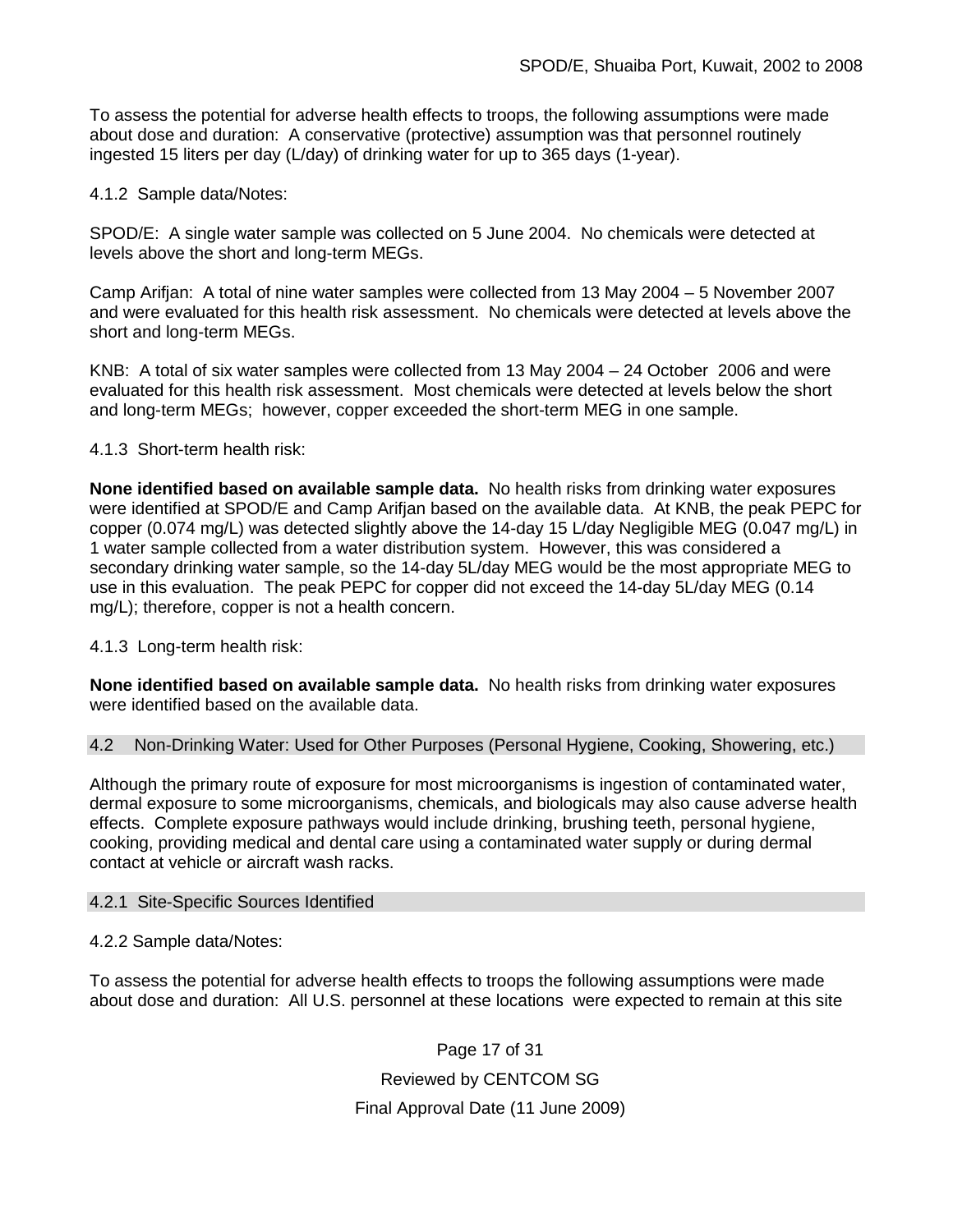for approximately 1 year. A conservative (protective) assumption is that personnel routinely consumed less than 5L/day of non-drinking water for up to 365 days (1-year).

SPOD/E: A total of five water samples were collected from 21 June 2003 – 11 October 2006 and were evaluated for this health risk assessment. No chemicals were detected at levels above the short or long-term MEGs.

Camp Arifjan: A total of 24 water samples were collected from 30 October 2002 – 15 October 2008 and were evaluated for this health risk assessment. No chemicals were detected at levels above the short or long-term MEGs.

KNB: A total of four water samples were collected from 18 February 2003 – 30 July 2007 and were evaluated for this health risk assessment. No chemicals were detected at levels above the short or long-term MEGs.

4.2.3 Short-term and long-term health risks:

**None identified based on available sample data.** No health risks from non-drinking exposures were identified based on the available data. All collected samples were below the short and long-term MEGs.

# **5 Military Unique**

#### 5.1 Chemical Biological, Radiological Nuclear (CBRN) Weapons:

No specific hazard sources were documented in the Defense Occupational and Environmental Health Readiness System (DOEHRS, Reference 3), or the Military Exposure Surveillance Library (MESL) from 21 March 2002 - 31 December 2008 timeframe (Reference 6)

#### 5.2 Depleted Uranium (DU):

No specific hazard sources were documented in the DOEHRS, or MESL from 21 March 2002 - 31 December 2008 timeframe.

#### 5.3 Ionizing Radiation:

No specific hazard sources were documented in the DOEHRS, or MESL from 21 March 2002 - 31 December 2008 timeframe.

#### 5.4 Non-Ionizing Radiation:

No specific hazard sources were documented in the DOEHRS, or MESL from 21 March 2002 - 31 December 2008 timeframe.

> Page 18 of 31 Reviewed by CENTCOM SG Final Approval Date (11 June 2009)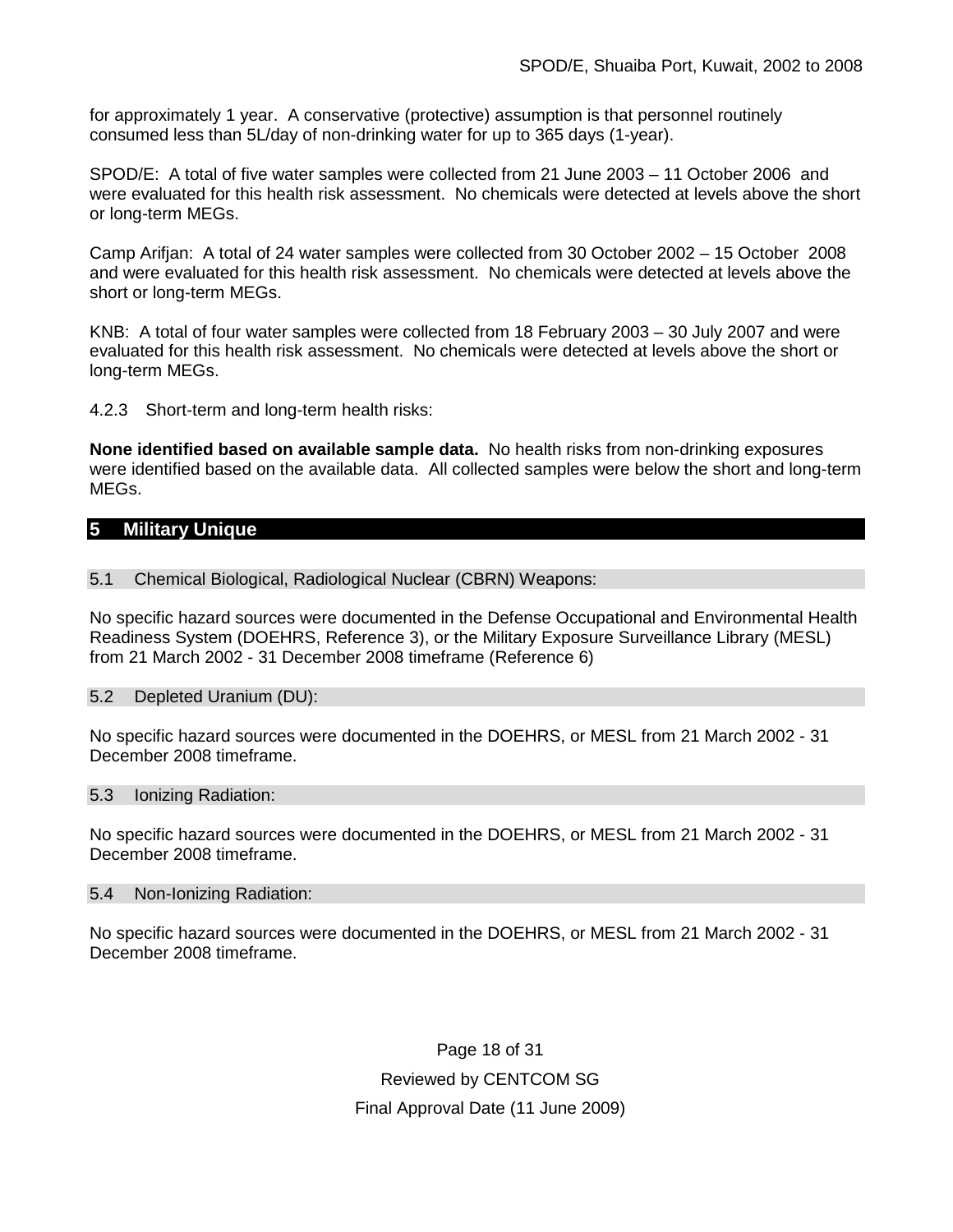# **6 Endemic Disease[1](#page-18-0)**

This document lists the endemic diseases reported in the region, its specific health risks and severity and general health information about the diseases. Reference 7 was primarily utilized to obtain the necessary information for this section. USCENTCOM MOD 11 (Reference 8) lists deployment requirements, to include immunizations and chemoprophylaxis, in effect during the timeframe of this POEMS.

### 6.1 Foodborne and Waterborne Diseases

Food borne and waterborne diseases in the area are transmitted through the consumption of local food and water. Local unapproved food and water sources (including ice) are heavily contaminated with pathogenic bacteria, parasites, and viruses to which most U.S. Service Members have little or no natural immunity. Effective host nation disease surveillance does not exist within the country. Only a small fraction of diseases are identified or reported in host nation personnel. Diarrheal diseases are expected to temporarily incapacitate a very high percentage of U.S. personnel within days if local food, water, or ice is consumed. Hepatitis A and typhoid fever infections typically cause prolonged illness in a smaller percentage of unvaccinated personnel. Vaccinations are required for DOD personnel and contractors. In addition, although not specifically assessed in this document, significant outbreaks of viral gastroenteritis (e.g., norovirus) and food poisoning (e.g., *Bacillus cereus*, *Clostridium perfringens*, *Staphylococcus*) may occur. Key disease risks are summarized below:

Mitigation strategies were in place and included consuming food and water from approved sources, vaccinations (when available), frequent hand washing and general sanitation practices.

### 6.1.1 Diarrheal diseases (bacteriological)

 $\overline{a}$ 

**High, mitigated to Low**: Diarrheal diseases can be expected to temporarily incapacitate a very high percentage of personnel (potentially over 50 percent per month) within days if local food, water, or ice is consumed. Field conditions (including lack of hand washing and primitive sanitation) may facilitate person-to-person spread and epidemics. Typically, these result in mild disease treated in outpatient setting; recovery and return to duty in less than 72 hours with appropriate therapy. A small proportion of infections may require greater than 72 hours limited duty, or hospitalization.

# 6.1.2 Hepatitis A, typhoid fever, and diarrhea-protozoal

**High, mitigated to Low**: Hepatitis A, typhoid fever, and diarrhea-protozoa can cause prolonged illness. Hepatitis A and typhoid fever can cause prolonged illness in a small percentage of personnel, (less than 1 percent per month) and have a high risk estimate if no preventative medicine measures are taken. However, because all deployed U.S. Forces, including civilians and contractors, are

Page 19 of 31 Reviewed by CENTCOM SG Final Approval Date (11 June 2009)

<span id="page-18-0"></span> $1$  NOTE: "Risk" level refers to both severity of disease (without controls, for example vaccinations) and probability of disease based on local rates/endemic status. Diseases described are those presenting greater risk when compared with U.S. conditions. Most identified disease risks can and are being mitigated with military preventive medicine measures/policies.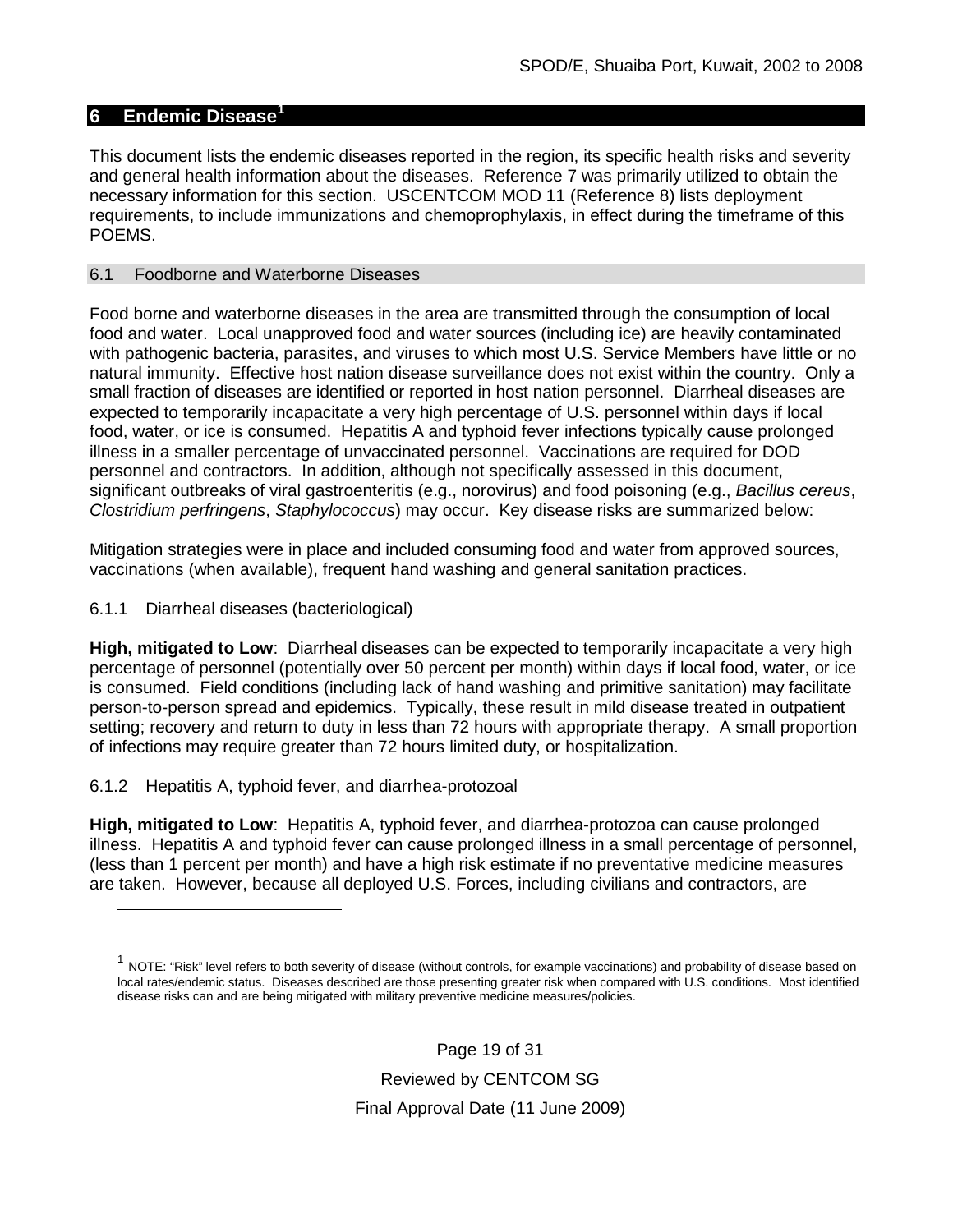supposed to be vaccinated for Hepatitis A and Typhoid fever, no risk is identified for U.S. Forces from Hepatitis A and Typhoid fever. Diarrhea-cholera and diarrhea-protozoal have a moderate risk estimate if no preventive medicine measures are taken to mitigate, although cases for all are rare. Mitigation is in place, U.S. Personnel do not drink untreated water. Water consumed by U.S./DOD personnel is treated on military camps. A typical case of Hepatitis A involves 1 to 3 weeks of debilitating symptoms, sometimes initially requiring inpatient care; recovery and return to duty may require a month or more. With appropriate treatment, typhoid fever is a debilitating febrile illness that typically requires 1 to 7 days of supportive care, followed by return to duty. Symptomatic cases of diarrhea – protozoal may vary in severity; typically mild disease demonstrating recovery and return to duty in less than 72 hours with appropriate therapy; severe cases may require 1 to 7 days of supportive care, followed by return to duty.

# 6.1.3 Short-term health risks:

**Variable (Low to High):** The overall short-term unmitigated risk associated with food borne and waterborne diseases in the SPOD/E area is considered High for bacterial diarrhea, Moderate for diarrhea-cholera, diarrhea-protozoal, hepatitis A, and typhoid fever, and Low for brucellosis and hepatitis E. if local food or water is consumed. Preventive Medicine measures such as vaccinations reduce the risk estimate to no risk (for Hepatitis A and Typhoid fever).Additionally, U.S. Forces are provided food and water from approved sources. Confidence in risk estimate is high (Reference 4, Table 3-6).

# 6.1.4 Long-term health risks:

# **None identified based on available data.**

# 6.2 Arthropod Vector-Borne Diseases

Ecological conditions in rural areas support arthropod vectors, including ticks and sand flies, with variable rates of disease transmission. A variety of vector-borne diseases occur at low levels. Individually, most of these diseases are likely to cause only rare cases, but the overall risk may be significant in some areas.

# 6.2.1 Leishmaniasis

**Moderate, mitigated to Low**: Leishmaniasis is transmitted by sand flies. The disease risk is Moderate in March through November when sandflies are most prevalent, but reduced to low with mitigation measures. There are two forms of the disease–cutaneous (acute form) and visceral (a more latent form of the disease). The leishmaniasis parasites may survive for years in infected individuals and this infection may go unrecognized by physicians in the U.S. when infections become symptomatic years later. Cutaneous infection is unlikely to be debilitating, though lesions can be disfiguring. Visceral leishmaniasis causes a severe febrile illness which typically requires hospitalization with convalescence over 7 days. Mitigation measures in place include individual protective measures (i.e., permethrin treated uniforms). Definitive treatment previously required nonurgent evacuation to the continental United States; currently, not all cases require evacuation.

> Page 20 of 31 Reviewed by CENTCOM SG Final Approval Date (11 June 2009)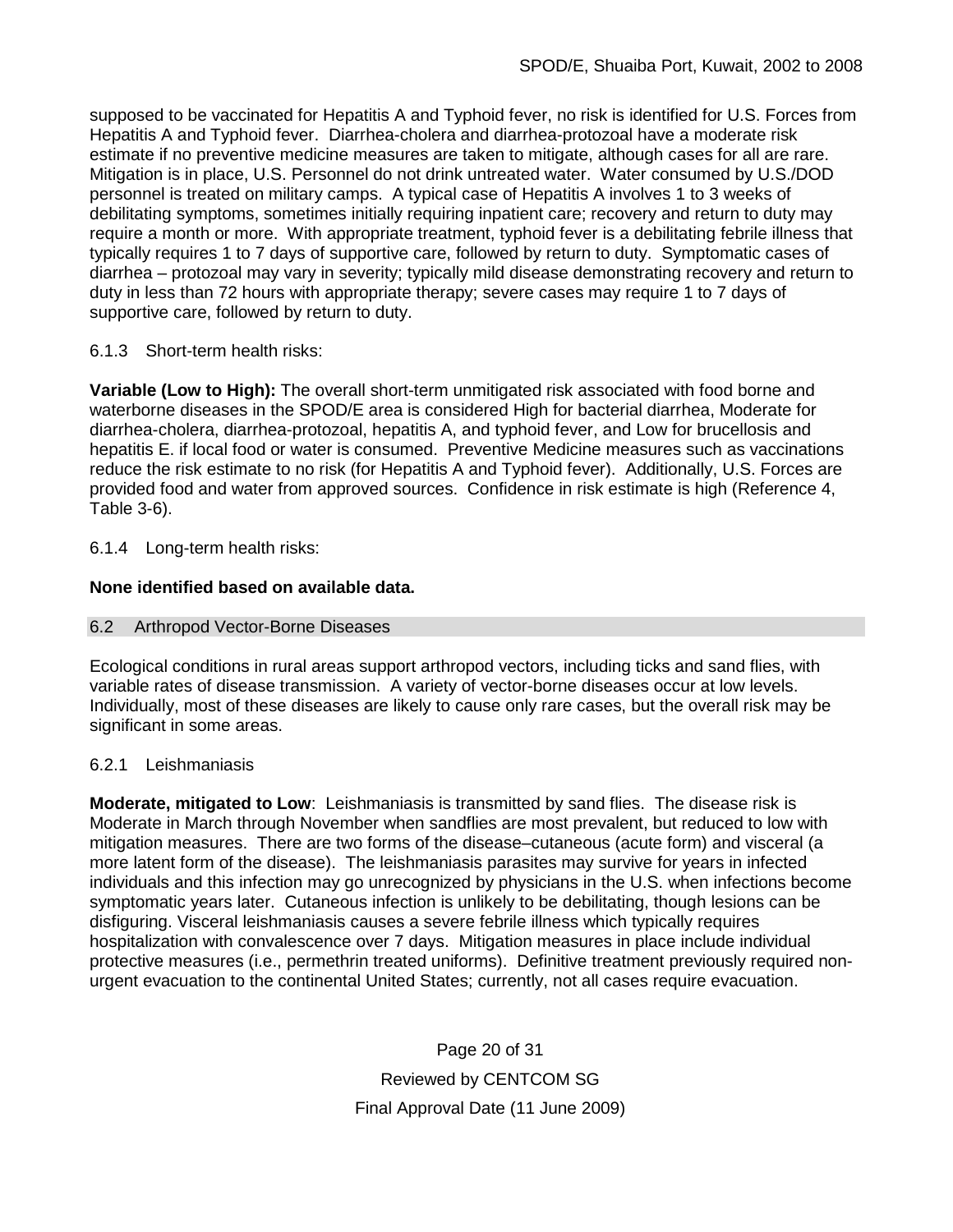# 6.2.2 Sindbis

**Low**: The Sindbis Virus (SINV) is transmitted by [mosquitoes](http://en.wikipedia.org/wiki/Mosquitoes) (*[Culex](http://en.wikipedia.org/wiki/Culex)* spp.) and causes sindbis fever in humans. The symptoms include [arthralgia,](http://en.wikipedia.org/wiki/Arthralgia) [rash,](http://en.wikipedia.org/wiki/Rash) and [malaise.](http://en.wikipedia.org/wiki/Malaise) The Sindbis virus is an ["arbovirus"](http://en.wikipedia.org/wiki/Arbovirus) (arthropod-borne) and is maintained in nature by transmission between vertebrate (bird) hosts and invertebrate (mosquito) vectors. Humans are infected with Sindbis virus when bitten by an infected mosquito. Sindbis and Sindbis-like viruses are among the most geographically widespread of all arboviral diseases. Sindbis presents a low risk to personnel but is potentially present year-round. However, it would tend to peak in the April to October timeframe.

# 6.2.3 Sandfly fever

**Low**: Sandfly fever has a Low risk although it is estimated that potential disease rates are from 1 percent to 10 percent of personnel could be affected per month under worst case conditions. It is transmitted by sandflies and occurs more commonly in children though adults are still at risk. Incidents can result in debilitating febrile illness typically requiring 1-7 days of supportive care followed by return to duty.

# 6.2.4 Typhus-murine (fleaborne)

**Low**: Typhus-murine has a Low risk estimate and is assessed as present, but at unknown levels. Rare cases are possible among personnel exposed to rodents (particularly rats) and flea bites. Incidents may result in debilitating febrile illness typically requiring 1 to 7 days of supportive care followed by return to duty.

### 6.2.5 West Nile fever

**Low**: West Nile fever is present and is maintained by the bird population and mosquitoes that help to transfer the diseases from birds to humans. The majority of infections in young, healthy adults are asymptomatic although it can result in fever, headache, tiredness, and body aches, occasionally with a skin rash (on the trunk of the body) and swollen lymph glands. This disease is associated with a low risk estimate.

# 6.2.6 Short-term health risks:

**Low:** the unmitigated risk is Moderate for Leishmaniasis - cutaneous (acute), and Low for typhusmurine, Sindbis, Sandfly fever, and West Nile fever. Health risk is reduced to Low by proper wear of the uniform, application of repellent to exposed skin, and appropriate chemoprophylaxis. Confidence in the risk estimate is high (Reference 4, Table 3-6).

#### 6.2.7 Long-term health risks:

Low: Low (for the visceral [chronic] leishmaniasis). Confidence in the risk estimate is high (Reference 4, Table 3-6).

### 6.3 Water Contact Diseases

Page 21 of 31 Reviewed by CENTCOM SG Final Approval Date (11 June 2009)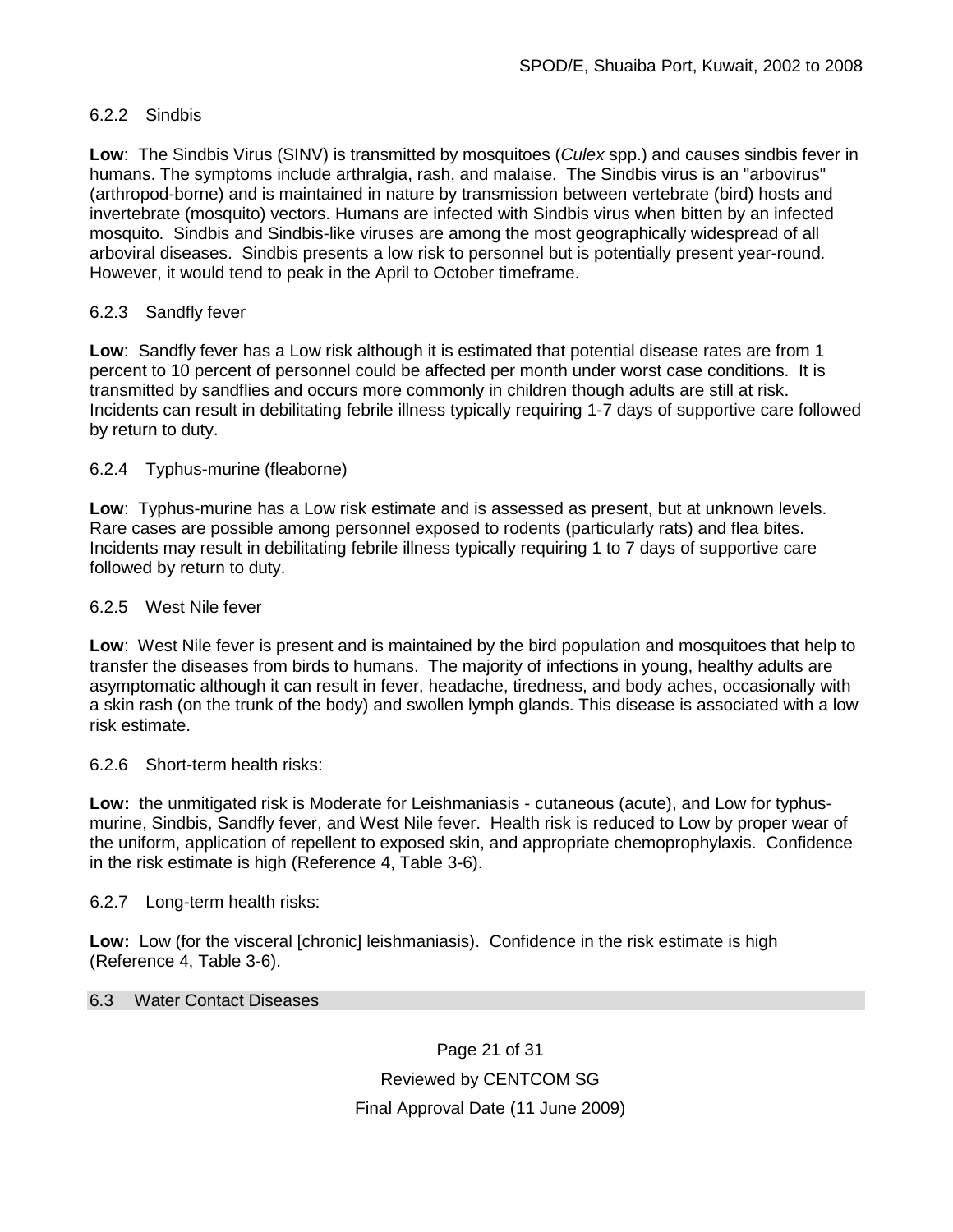Tactical operations or recreational activities that involve extensive contact with surface water such as lakes, streams, rivers, or flooded fields may result in significant exposure to leptospirosis. Risk was restricted primarily to areas along rivers and lakes. These diseases can debilitate personnel for up to a week or more. Leptospirosis risk typically increases during flooding. In addition, although not specifically assessed in this document, bodies of surface water are likely to be contaminated with human and animal waste. Activities such as wading or swimming may result in exposure to enteric diseases including diarrhea and hepatitis via incidental ingestion of water. Prolonged water contact also may lead to the development of a variety of potentially debilitating skin conditions including bacterial or fungal dermatitis. Mitigation strategies were in place and included avoiding water contact and recreational water activities, proper wear of uniform (especially footwear), and protective coverings for cuts/abraded skin.

# 6.3.1 Leptospirosis

**Moderate, mitigated to Low**: Leptospirosis is present in Kuwait but at unknown levels. Human infection occurs through exposure to water or soil contaminated by infected animals and has been associated with wading, and swimming in contaminated, untreated open water.The occurrence of flooding after heavy rainfall facilitates the spread of the organism because, as water saturates the environment, Leptospirosis present in the soil pass directly into surface waters. Leptospirosis can enter the body through cut or abraded skin, mucous membranes, and conjunctivae. Ingestion of contaminated water can also lead to infection. The acute generalized illness associated with infection can mimic other tropical diseases (for example, dengue fever, malaria, and typhus), and common symptoms include fever, chills, myalgia, nausea, diarrhea, cough, and conjunctival suffusion. Manifestations of severe disease can include jaundice, renal failure, hemorrhage, pneumonitis, and hemodynamic collapse. Recreational activities involving extensive water contact may result in personnel being temporarily debilitated with leptospirosis. However, with the exception of Navy divers, there is no swimming, wading, or any other contact with water for SPOD personnel. Incidence could result in debilitating febrile illness typically requiring 1 to 7 days of inpatient care, followed by return to duty; some cases may require prolonged convalescence.

6.3.2 Short-term health risks:

**Low:** Unmitigated health risk of leptospirosis is Moderate during warmer months. Mitigation measures reduce the risk to Low. Confidence in the health risk estimate is high (Reference 4, Table 3-6).

6.3.3 Long-term health risks:

# **None identified based on available data.**

### 6.4 Respiratory Diseases

Although not specifically assessed in this document, deployed U.S. forces may be exposed to a wide variety of common respiratory infections in the local population. These include influenza, pertussis, viral upper respiratory infections, viral and bacterial pneumonia, and others. The U.S. military populations living in close-quarter conditions are at risk for substantial person-to-person spread of respiratory pathogens. Influenza is of particular concern because of its ability to debilitate large

Page 22 of 31

Reviewed by CENTCOM SG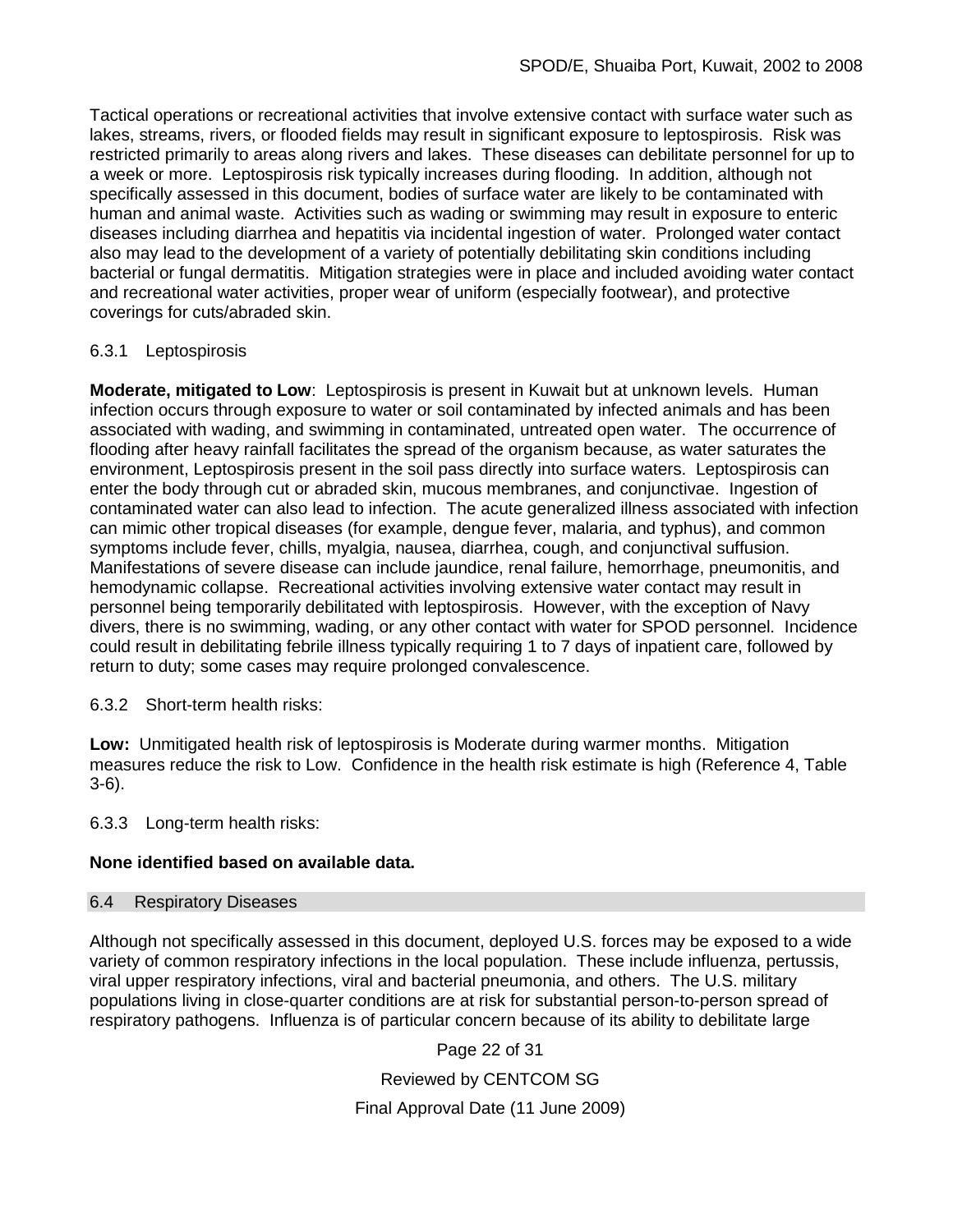numbers of unvaccinated personnel for several days. Mitigation strategies were in place and included routine medical screenings, vaccination, enforcing minimum space allocation in housing units, implementing head-to-toe sleeping in crowded housing units, implementation of proper Personal Protective Equipment (PPE) when necessary for healthcare providers and detention facility personnel.

# 6.4.1 Tuberculosis (TB)

**Moderate, mitigated to Low:** Tuberculosis (TB) poses a moderate year round risk to U.S. personnel. Tuberculosis is usually transmitted through close and prolonged exposure to an active case of pulmonary or laryngeal tuberculosis, but can also occur with incidental contact. The Army SG has defined increased risk in deployed Soldiers as indoor exposure to locals or third country nationals of greater than one hour per week in a highly-endemic active TB region. Additional mitigation included active case isolation in negative pressure rooms, where available.

# 6.4.2 Meningococcal meningitis

**Low:** Meningococcal meningitis poses a low year round risk and is transmitted from person to person through droplets of respiratory or throat secretions. Close and prolonged contact facilitates the spread of this disease. Asymptomatic colonization and carriage of meningococcal bacteria are common worldwide, including within U.S. military populations; rare symptomatic cases may occur periodically in military populations, regardless of geographic location. Neisseria meningitides group A predominates regionally. Meningococcal meningitis is potentially a very severe disease typically requiring intensive care; fatalities may occur in 5-15% of cases.

# 6.4.3 Short-term health risks:

**Low:** Moderate (for tuberculosis) to Low (for meningococcal meningitis). Overall risk was reduced to Low with mitigation measures. Confidence in the risk estimate is high (Reference 4, Table 3-6).

# 6.4.4 Long-term health risks:

**None identified based on available data.** Tuberculosis is evaluated as part of the post deployment health assessment (PDHA). A TB skin test is required post-deployment if potentially exposed and is based upon individual service policies.

# 6.5 Animal-Contact Diseases

# 6.5.1 Rabies

**Low:** Rabies poses a year round low risk. Occurrence is comparable to U.S. levels. Rabies is transmitted by exposure to the virus-laden saliva of an infected animal, typically through bites, but could occur from scratches contaminated with the saliva. Personnel bitten by potentially infected reservoir species may develop rabies in the absence of appropriate prophylaxis. The circumstances of the bite should be considered in evaluating individual health risk; in addition to dogs and cats, bats or wild carnivores should be regarded as rabid unless proven otherwise. General Order 1B mitigates rabies risk by prohibiting contact with or adoption or feeding of feral animals. Very severe illness with

> Page 23 of 31 Reviewed by CENTCOM SG Final Approval Date (11 June 2009)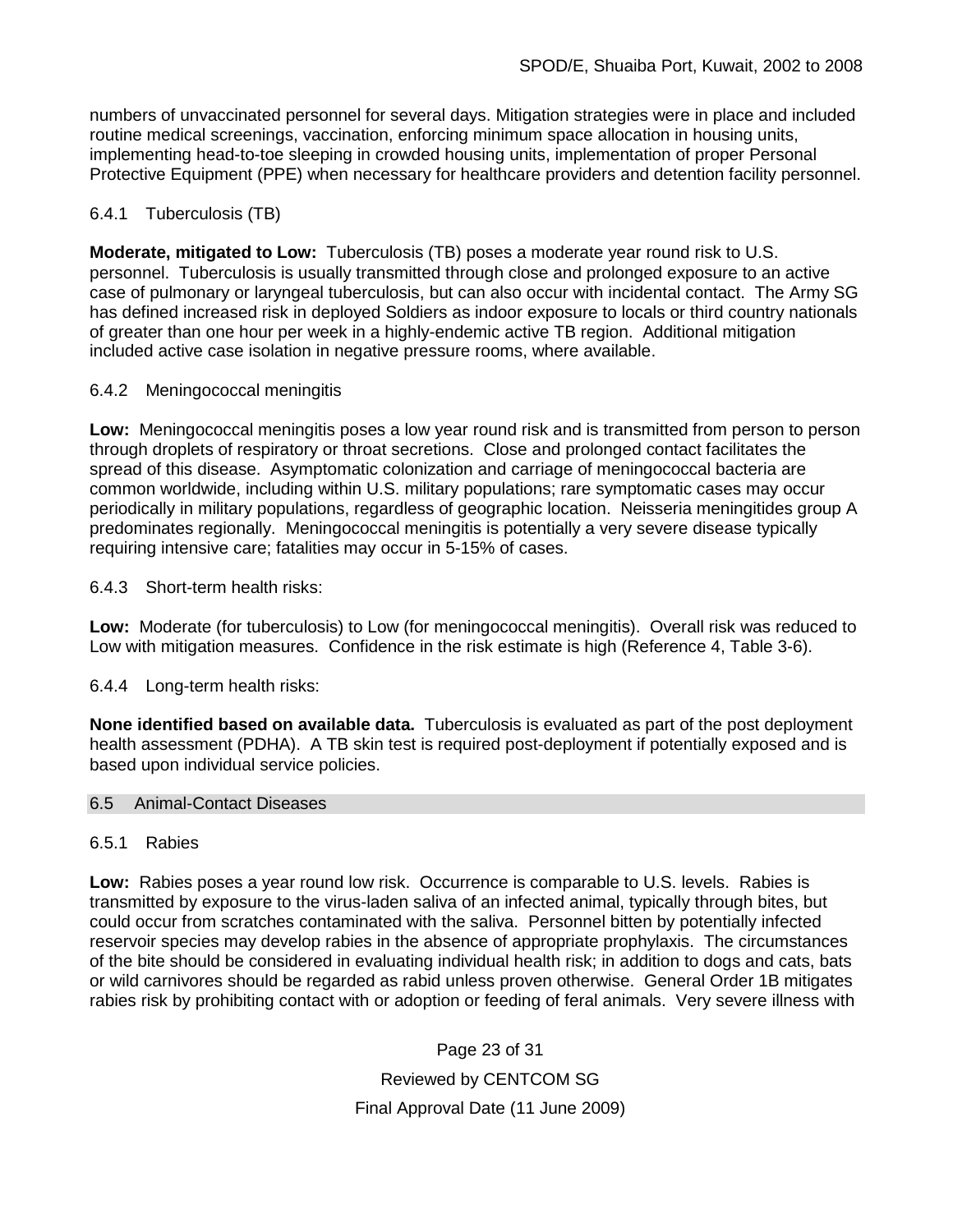near 100% fatality rate can occur in the absence of post-exposure prophylaxis. Typically, the time period from exposure to the onset of symptoms is 2-12 weeks, but can rarely take several years.

# 6.5.2 Anthrax

**No Risk:** Anthrax does not pose a risk to U.S. personnel. Anthrax is a naturally occurring infection; cutaneous anthrax is transmitted by direct contact with infected animals or carcasses, including hides. Eating undercooked infected meat may result in contracting gastrointestinal anthrax. Pulmonary anthrax is contracted through inhalation of spores and is extremely rare. Mitigation measures included consuming approved food sources, proper food preparation and cooking temperatures, avoidance of animals and farms, dust abatement when working in these areas, vaccinations, and proper PPE for personnel working with animals.

# 6.5.3 Q-Fever

**Moderate, mitigated to Low:** Potential health risk to U.S. personnel is Moderate, but mitigated to Low, year round. Rare cases are possible among personnel exposed to aerosols from infected animals, with clusters of cases possible in some situations. Significant outbreaks (affecting 1-50 percent) can occur in personnel with heavy exposure to barnyards or other areas where animals are kept. Unpasteurized milk may also transmit infection. Note: while cattle, sheep, and goats are primary carriers of this bacteria, camels, a common animal in the SPOD/E area, are also reported/known to be carriers. The primary route of exposure is respiratory, with an infectious dose as low as a single organism. Incidence could result in dehabilitating febrile illness, sometimes presenting as pneumonia, typically requiring 1 to 7 days of inpatient care followed by return to duty. Mitigation strategies in place as listed in paragraph 6.5.2 except for vaccinations.

# 6.5.4 H5N1 avian influenza

**Low:** Potential risk to U.S. personnel is low. Extremely rare cases may occur in U.S. personnel who have close contact with birds or poultry infected with H5N1. Human infections have occurred on a very rare basis and have been associated with activities involving close, direct contact with infected poultry, such as plucking, slaughter, or other handling. There is no health risk from consumption of properly cooked poultry products. Human-to-human transmission appears to be exceedingly rare, even among relatively close contacts. Extremely rare cases (less than 0.01% per month attack rate) could occur. Incidence could result in very severe illness with fatality rate higher than 50% in symptomatic cases. Mitigation strategies included avoidance of birds/poultry and proper cooking temperatures for poultry products.

# 6.5.5 Short-term health risks:

**Low:** The short-term unmitigated risk is Moderate (for Q-fever), Low (for rabies and H5N1 avian influenza), and No risk for anthrax.Mitigation measures reduced the overall risk to Low. Confidence in the risk estimate is high (Reference 4, Table 3-6).

# 6.5.6 Long-term health risks:

Page 24 of 31 Reviewed by CENTCOM SG Final Approval Date (11 June 2009)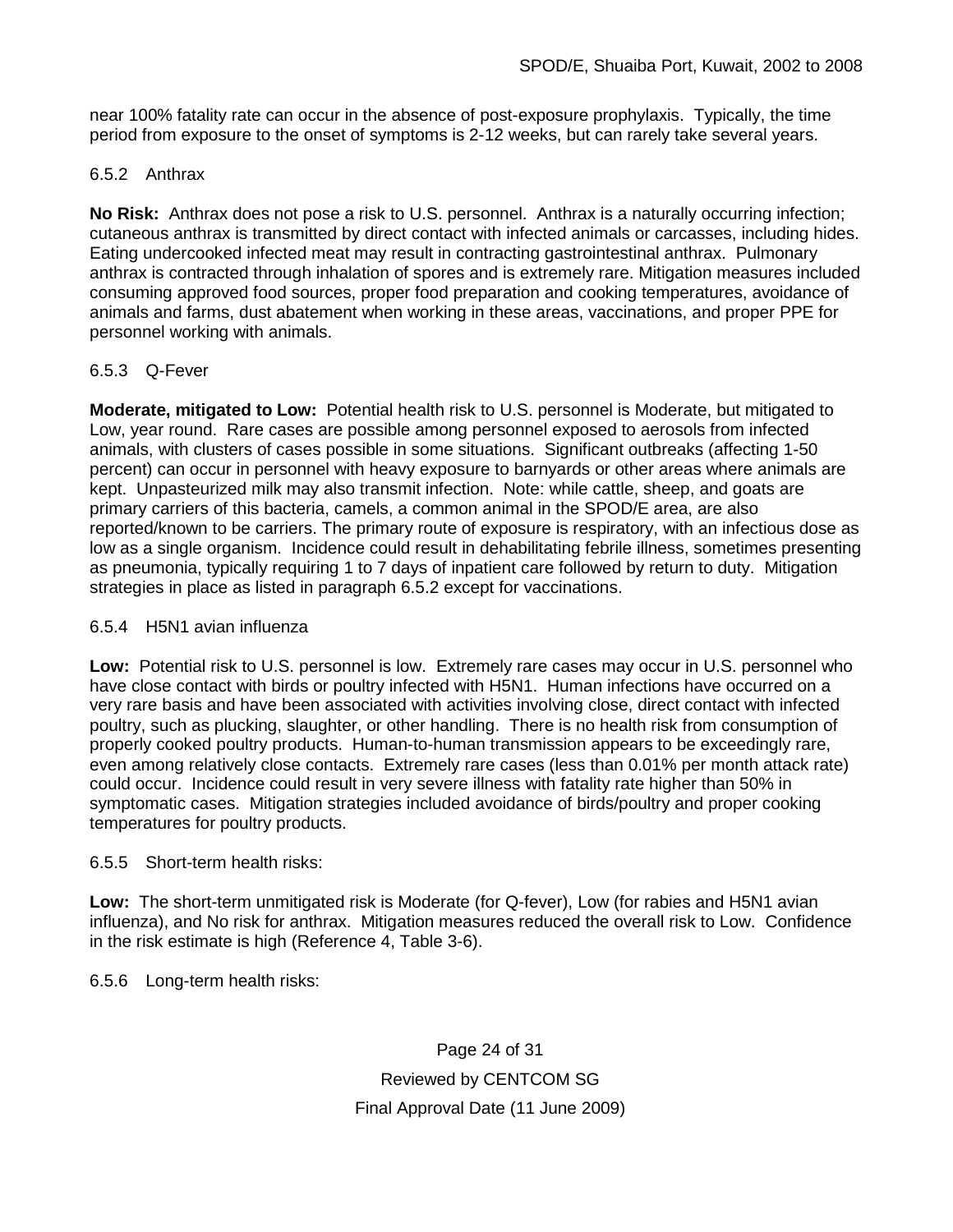**Low:** A Low long term risk exists for rabies because, in rare cases, the incubation period for rabies can be several years.

# **7 Venomous Animal/Insect**

All information was taken directly from the Clinical Toxinology Resources web site from the University of Adelaide, Australia (Reference 9). The species listed below have home ranges that overlap the location of SPOD/E and vicinity, and may present a health risk if they are encountered by personnel.

### 7.1 Spiders

No spiders were identified

7.2 Scorpions

• *Androctonus crassicauda* (black scorpion):Severe envenoming possible and potentially lethal, however most stings cause only severe local pain.

• *Apistobuthus pterygocercus, Buthacus leptochelys, Compsobuthus arabicus, Orthochirus scrobiculosus*: Clinical effects unknown; there are a number of dangerous Buthid scorpions, but ther are also some known to cause minimal effects only. Without clinical data it is unclear where this species fits within that spectrum.

• *Scorpio maurus*: Mild envenoming only, not likely to prove lethal.

#### 7.3 Snakes

• *Astrotia stokesii, Hydrophis gracilis, Hydrophis lapemoides, Hydrophis spiralis, Lapemis curtus, Thalassophina viperina* : Clinical effects uncertain, but related to medically important species, therefore major envenoming cannot be excluded.

• *Cerastes gasperettii:* Unknown, but potentially lethal envenoming, though unlikely, cannot be excluded.

• *Echis sochureki, Enhydrina schistose, Hydrophis cyanocinctus, Hydrophis ornatus, Pelamis platurus, Vipera albicornuta*: *S*evere envenoming possible, potentially lethal.

• *Malpolon monspessulanus*: Moderate envenoming possible but unlikely to prove lethal

• *Eryx jayakari*: Bite most unlikely to cause fatality, but death from constriction possible, but rare.

• *Lytorhynchus diadema, Malpolon moilensis, Platyceps rhodorachis, Platyceps ventromaculatus, Pseudocerastes persicus* : Not likely to cause significant effects; non-lethal.

> Page 25 of 31 Reviewed by CENTCOM SG Final Approval Date (11 June 2009)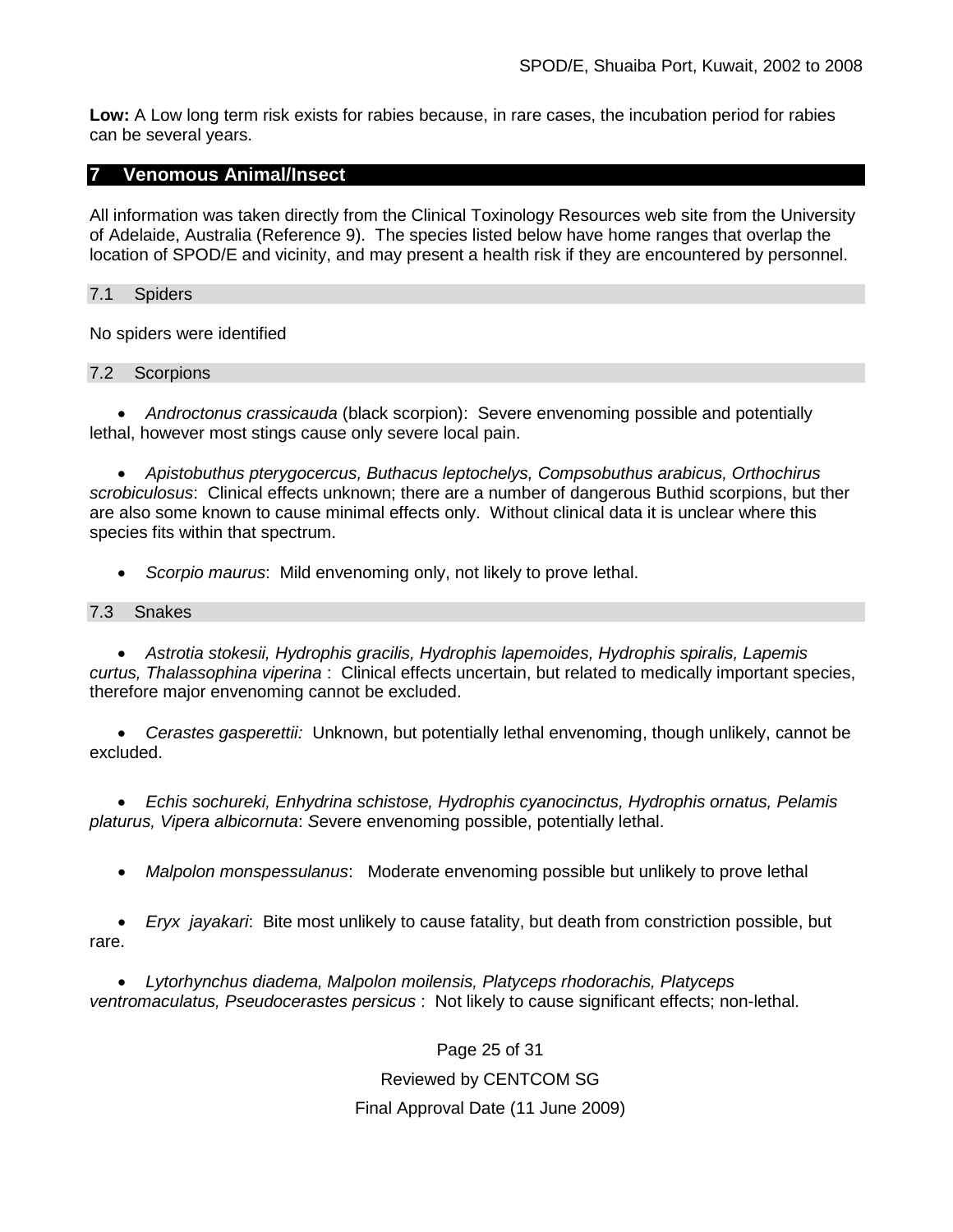# 7.3.1 Short-term health risks:

**Low:** If encountered, effects of venom vary with species from mild localized swelling (e.g., *S. maurus*) to potentially lethal effects (e.g., *A. crassicauda*). See effects of venom above. Mitigation strategies included avoiding contact, proper wear of uniform (especially footwear), and timely medical treatment. Confidence in the health risk estimate is low (Reference 4, Table 3-6).

7.3.2 Long-term health risks:

# **None identified.**

# **8 Heat/Cold Stress**

# 8.1 Heat

Summer (May through October) exhibits a maximum high temperature of 115 degrees Fahrenheit (ºF) and a minimum low of 73ºF, with a mean daily high temperature of 108ºF and a mean daily low temperature of 81ºF. Diurnal temperatures can vary as much as 18ºF. The health risk of heat stress/injury based on temperatures alone is high ( $\geq 88^{\circ}$ F) from May – October. However, work intensity and clothing/equipment worn pose greater health risk of heat stress/injury than environmental factors alone (Reference 10). Managing risk of hot weather operations included monitoring work/rest periods, proper hydration, and taking individual risk factors (e.g. acclimation, weight, and physical conditioning) into consideration. Risk of heat stress/injury was reduced with preventive measures

8.1.1 Short-term health risks:

**High, mitigated to Low:** The risk of heat injury was reduced to Low through preventive measures such as work/rest cycles, proper hydration and nutrition, and monitoring wet bulb globe temperature (WBGT). Risk of heat injury in unacclimatized or susceptible populations (older, previous history of heat injury, poor physical condition, underlying medical/health conditions), and those under operational constraints (equipment, PPE, vehicles) is High from May – October. Confidence in the health risk estimate is low (Reference 4, Table 3-6).

8.1.2 Long-term health risks:

**Low:** The long-term risk is Low. However, the risk may be greater for certain susceptible persons– those older (i.e., greater than 45 years), in lesser physical shape, or with underlying medical/health conditions. Long-term health implications from heat injuries are rare but may occur, especially from more serious injuries such as heat stroke. It is possible that high heat in conjunction with various chemical exposures may increase long-term health risks, though specific scientific evidence is not conclusive. Confidence in these risk estimates is medium (Reference 4, Table 3-6).

8.2 Cold

Page 26 of 31 Reviewed by CENTCOM SG Final Approval Date (11 June 2009)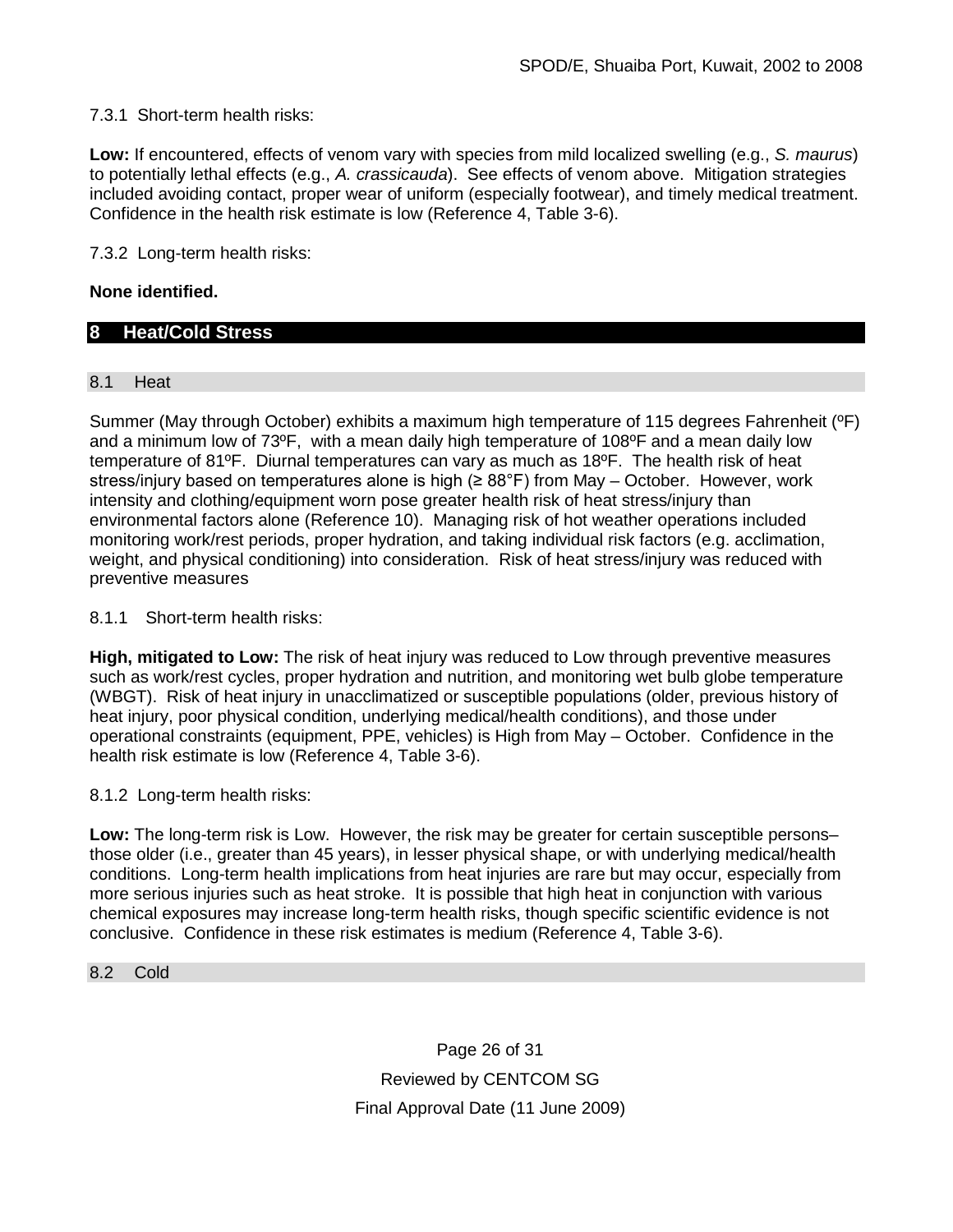Winter (Nov through April) exhibits a maximum high temperature of 88ºF and a minimum low temperature of 46ºF, with a mean daily high temperature of 73ºF and a mean daily low temperature of 54ºF. Because even on warm days a significant drop in temperature after sunset by as much as 40 °F can occur, there is a risk of cold stress/injury. The risk assessment for non-freezing cold injuries (NFCI), such as chilblain, trench foot, and hypothermia, is Low based on historical temperature and precipitation data. Frostbite is unlikely to occur because temperatures rarely drop below freezing. However, personnel may encounter significantly lower temperatures during field operations at higher altitudes. As with heat stress/injuries, cold stress/injuries are largely dependent on operational and individual factors instead of environmental factors alone.

8.2.1 Short-term and long-term health risks:

**Low:** The health risk of cold injury is Low. Confidence in the health risk estimate is medium (Reference 4, Table 3-6).

# **9 Noise**

# 9.1 Continuous:

Ship loading and unloading operations at the SPOD/E create outdoors noise levels that occasionally fluctuate above the threshold level requiring single-level hearing protection (85dBA). This occurrence was documented in the Occupational and Environmental Health Site Assessment (OEHSA) and certain personnel (e.g., forklift operators etc) did not have proper hearing protection (Reference 11). In addition, it is noted that health effects of noise exposure (as low as 80 dBA) occurring the same time as exposures to certain chemicals (carbon monoxide, aircraft fuels and industrial chemicals) that are reasonably anticipated in SPOD/E can cause permanent hearing loss. For the majority of personnel on this site, noise levels above the hearing protection threshold are for short durations and average daily exposures are below levels requiring participation in a hearing conservation program. For those individuals working on/or near ship loading/unloading operations there are noted higher levels that can result in increased risk of permanent hearing loss.

9.1.1 Short-term and long-term health risks:

**Low:** Low for the majority of personnel on this site. Moderate for individuals working on/or near ship loading/unloading operations without proper hearing protection. This was reduced to Low with proper mitigation measures. All personnel are to have annual audiograms and enroll in Noise Medical Surveillance program #512 of the Hearing Conservation program (Reference 11).

#### 9.2 Impulse:

While some potential for impulse noise could be associated with the industrial and ship loading and unloading operations at SPOD/E, the probability of impulse noise hazards is considered unlikely.

9.2.1 Short-term and long-term health risks:

The risk from impulse noise hazards at SPOD/E is considered Low.

Page 27 of 31 Reviewed by CENTCOM SG Final Approval Date (11 June 2009)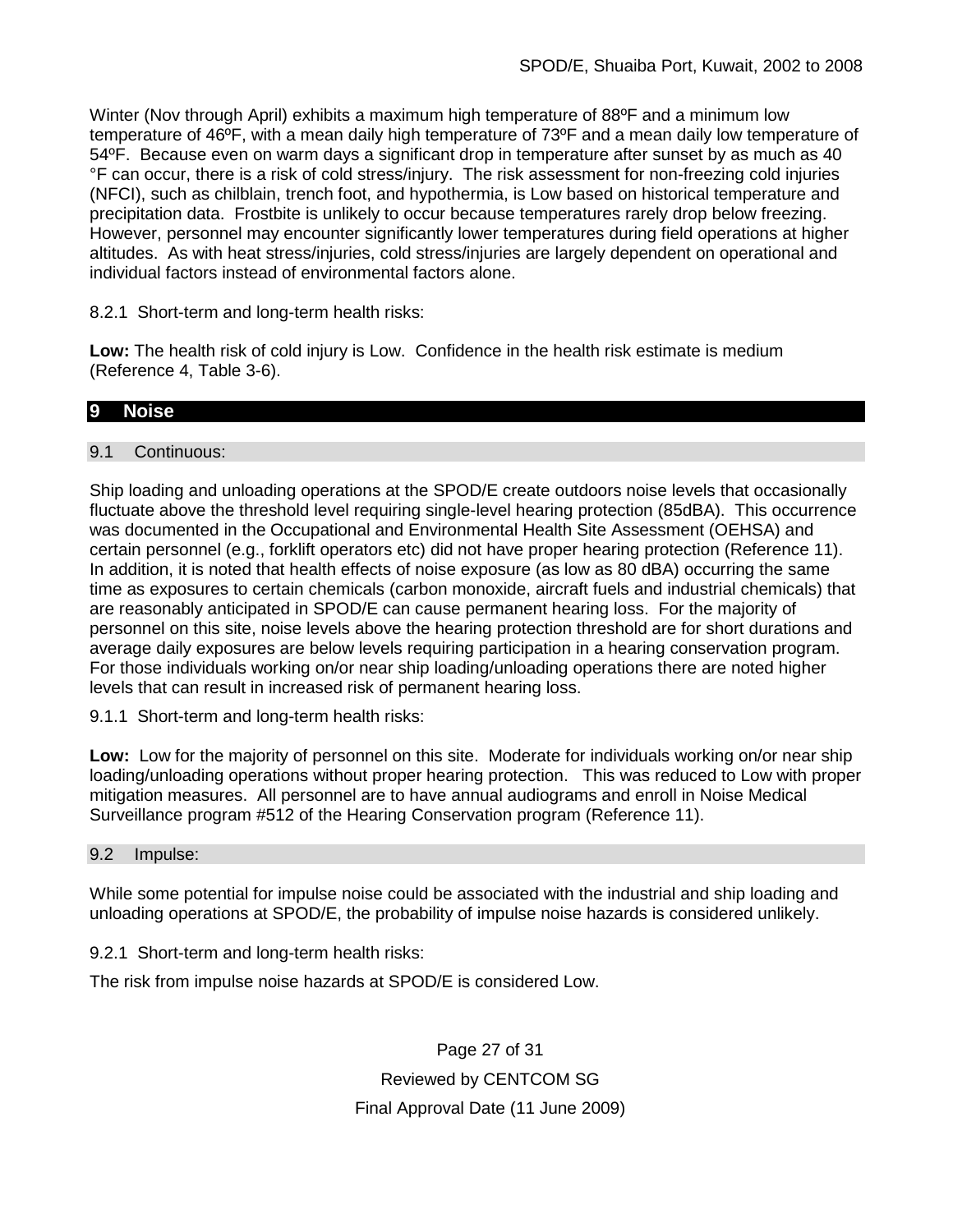# **10 Unique Incidents/Concerns**

#### 10.1 Potential environmental contamination sources

DoD personnel are exposed to various chemical, physical, ergonomic, and biological hazards in the course of performing their mission. These types of hazards depend on the mission of the unit and the operations and tasks which the personnel are required to perform to complete their mission. The health risk associated with these hazards depends on a number of elements including what materials are used, how long the exposure last, what is done to the material, the environment where the task or operation is performed, and what controls are used. The hazards can include exposures to heavy metal particulates (e.g. lead, cadmium, manganese, chromium, and iron oxide), solvents, fuels, oils, and gases (e.g. carbon monoxide, carbon dioxide, oxides of nitrogen, and oxides of sulfur). Most of these exposures occur when performing maintenance task such as painting, grinding, welding, engine repair, or movement through contaminated areas. Exposures to these occupational hazards can occur through inhalation (air), skin contact, or ingestion; however exposures through air are generally associated with the highest health risk.

#### 10.2 Waste Sites/Waste Disposal:

All wastes are removed by contract personnel to Kuwait landfills/disposal sites for proper disposal per the Area Support Group – Kuwait, DPW (Reference 11).

10.2.1 Short-term and long-term health risks:

**Low:** Short-term and long-term health risk is low.

#### 10.3 Fuel/petroleum products/industrial chemical spills

The OEHSA's Occupational Hazards Assessment indicates that many personnel at SPOD/E conducting ship loading/unloading operations may experience occasional exposures to hydraulic fluid and engine oil due to occasional leakage and maintenance. Hydraulic fluid contains small amounts of triorthocresyl phosphate (TOCP). TOCP affects the neuromuscular system and it is readily absorbed through the skin. Based on small quantities, short duration, and infrequent exposure, this process does not require exposure monitoring at this time. Skin contact is considered minimal however all chemical solvents have the ability to de-fat the skin and repeated use may cause contact dermatitis. Latex gloves are not chemically resistant and due to the possible sensitization to latex, non-latex chemically resistant gloves were recommended. Also noted are possible clean up of fuel/organic products – personnel conducting spill cleanup are advised to wear proper protection to mitigate exposure/contact (Reference 11).

10.3.1 Short-term and Long-term health risks:

**Low:** The health risk is Moderate for individuals conducting specific operations without proper personal protection. Risk was reduced to Low with proper protection to mitigate exposure/contact.

### 10.4 Lead Based Paint

Page 28 of 31 Reviewed by CENTCOM SG Final Approval Date (11 June 2009)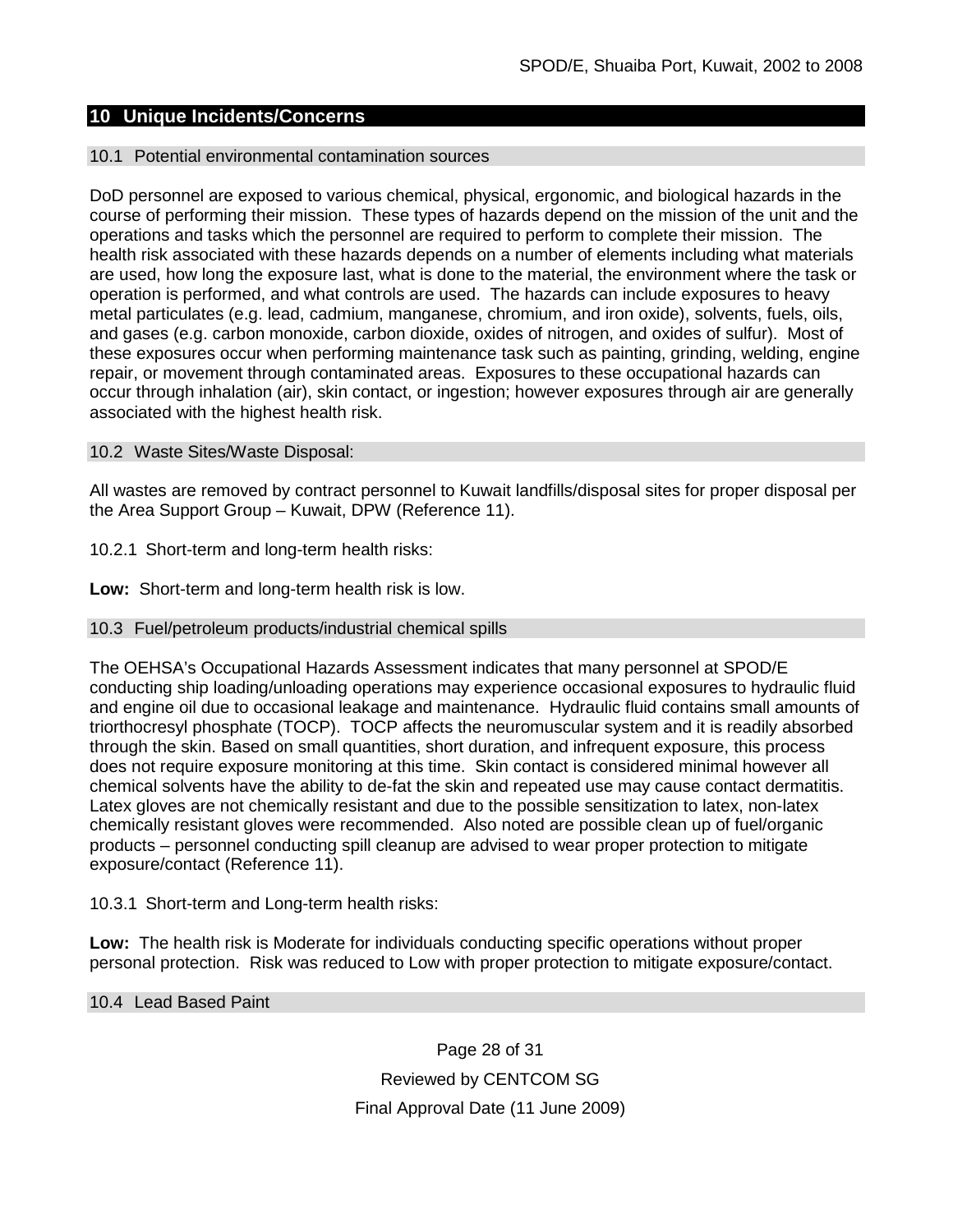There is no specific information available to assess this hazard.

10.4.1 Short-term and long-term health risks:

**Not evaluated:** No data to support a health risk assessment.

### 10.5 Pesticides/Pest Control

The health risk of exposure to pesticide residues is considered within the framework of typical residential exposure scenarios, based on the types of equipment, techniques, and pesticide products that have been employed, such as enclosed bait stations for rodenticides, various handheld equipment for spot treatments of insecticides and herbicides, and a number of ready-to-use (RTU) methods such as aerosol cans and baits. The control of rodents required the majority of pest management inputs, with the acutely toxic rodenticides staged as solid formulation lethal baits placed in tamper-resistant bait stations indoors and outdoors throughout cantonment areas. Nuisance insects, including biting and stinging insects such as bees, wasps, and ants, also required significant pest management inputs. Use of pesticides targeting against these pests generally involved selection of compounds with low mammalian toxicity and short-term residual using pinpoint rather than broadcast application techniques. No specific hazard sources were documented in DOEHRS or MESL data portal. Overall Pest control at SPOD/E is reported as excellent per the OEHSA (Reference 11).

10.5.1 Short-term and long-term health risks:

**Low:** Short-term and long-term health risks are Low. Confidence in the health risk assessment is medium (Reference 4, Table 3-6).

#### 10.6 Burn Pits

There are no known burn pits located on SPOD/E.

10.6.1 Short-term and long-term health risks:

### **None.**

10.7 Asbestos

10.7.1 Short-term and long-term health risks:

**Not evaluated:** No data to support a health risk assessment.

Page 29 of 31 Reviewed by CENTCOM SG Final Approval Date (11 June 2009)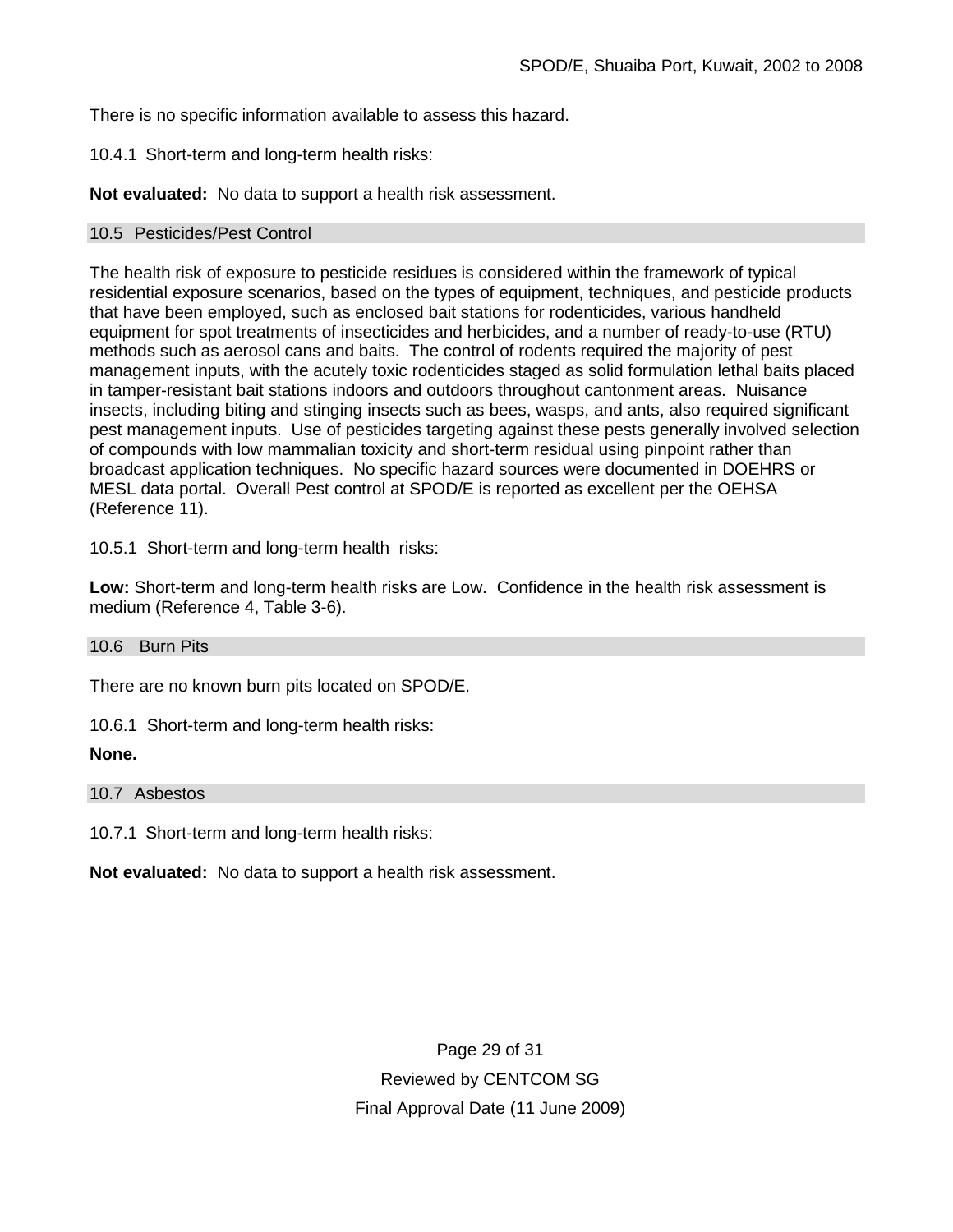# **11 References[2](#page-29-0)**

 $\overline{a}$ 

- 1. DoDI 6055.05, Occupational and Environmental Health, 2008.
- 2. Joint Staff Memorandum (MCM) 0028-07, Procedures for Deployment Health Surveillance, 2007.

3. Defense Occupational and Environmental Health Readiness System (referred to as the DOEHRS-EH database) at [https://doehrs-ih.csd.disa.mil/Doehrs/.](https://doehrs-ih.csd.disa.mil/Doehrs/) Department of Defense (DoD) Instruction 6490.03, *Deployment Health*, 2006.

4. USAPHC (Prov) 2010 TG230: Environmental Health Risk Assessment and Chemical Exposure Guidelines for Deployed Military Personnel. June 2010 Revision.

5. USACHPPM 2008 Particulate Matter Factsheet; 64-009-0708, 2008.

6. DoD MESL Data Portal: https://mesl.apgea.army.mil/mesl/.Some of the data and reports used may be classified or otherwise have some restricted distribution.

- 7. National Center for Medical Intelligence (NCMI) is at [https://www.intelink.gov/ncmi/index.php.](https://www.intelink.gov/ncmi/index.php)
- 8. Modification 11 to United States Central Command Individual Protection and Individual Unit Deployment Policy, 2 December 2011.
- 9. Clinical Toxinology Resources: [http://www.toxinology.com/.](http://www.toxinology.com/) University of Adelaide, Australia.

10. Goldman RF. 2001. Introduction to heat-related problems in military operations. *In*: Textbook of military medicine: medical aspects of harsh environments Vol. 1, Pandolf KB, and Burr RE (Eds.), Office of the Surgeon General, Department of the Army, Washington DC.

11. Forward Deployed Preventive Medicine Unit (FDPMU). Occupational and Environmental Health Site Assessment (OEHSA), Seaport of Debarkation (SPOD), Al Shuaiba Port, Kuwait. 2 February 2009.

Page 30 of 31 Reviewed by CENTCOM SG Final Approval Date (11 June 2009)

<span id="page-29-0"></span> $2$  NOTE. The data are currently assessed using the TG230 2010. The general method involves an initial review of the data, which eliminates all chemical substances not detected above 1-yr negligible MEG. Those substances screened out are not considered acute or chronic health hazards so are not assessed further. For remaining substances, acute and chronic health effects are evaluated separately for air and water (soil is only evaluated for long term risk). This is performed by deriving separate short-term and long term population exposure level estimates (referred to as population exposure point concentrations (PEPC) that are compared to MEGs derived for similar exposure durations. If less than or equal to negligible MEG the risk is Low. If levels are higher than negligible then there is a chemical-specific toxicity and exposure evaluation by appropriate SMEs, which includes comparison to any available marginal, critical or catastrophic MEGs. For drinking water 15 L/day MEGs are used for the screening while site specific 5-15 L/day are used for more detailed assessment. For nondrinking water (such as that used for personal hygiene or cooking) the 'consumption rate' is limited to 2 L/day (similar to the EPA) which is derived by multiplying the 5 L/day MEG by a factor of 2.5. This value is used to conservatively assess non drinking uses of water.